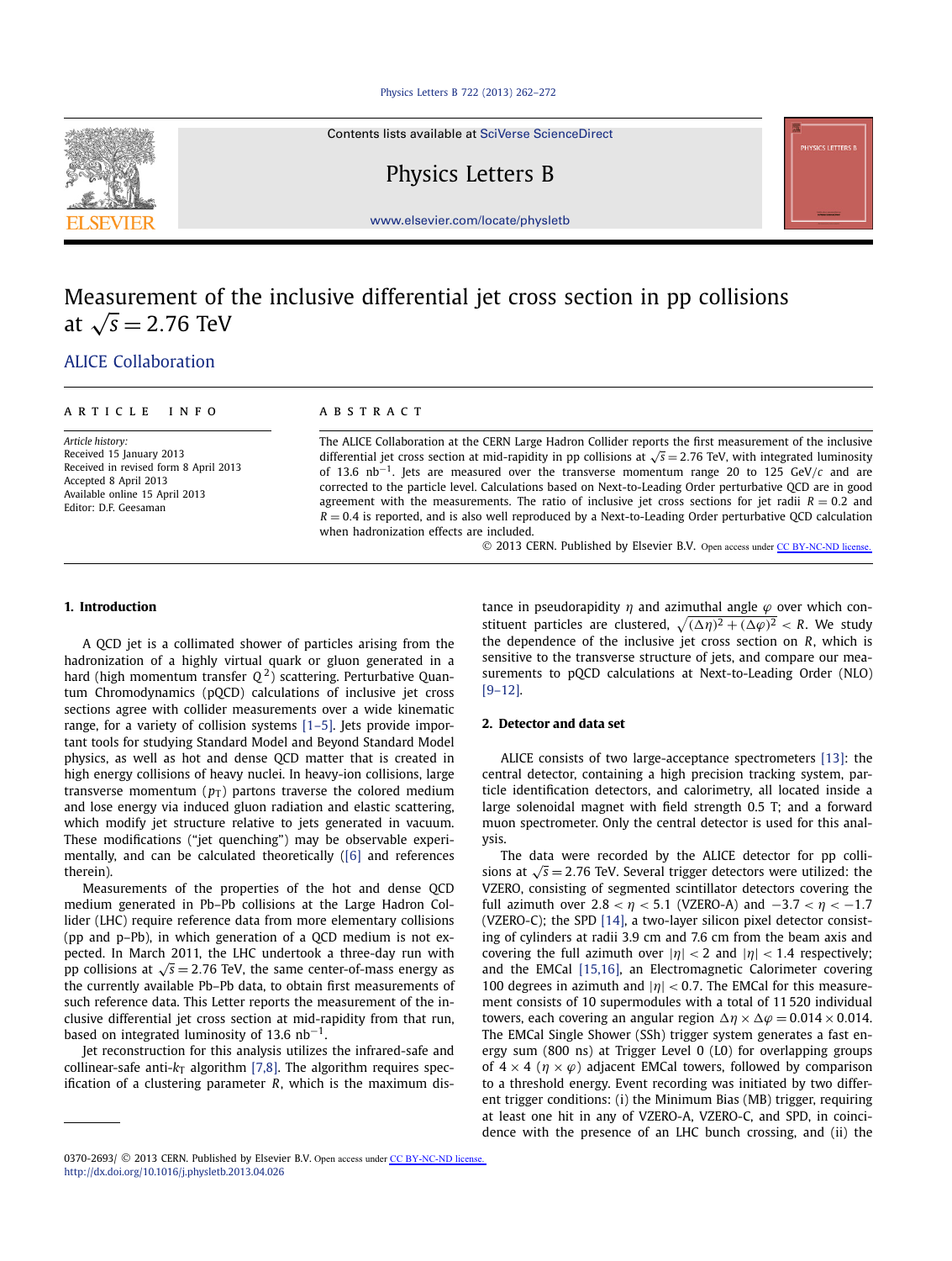EMCal SSh trigger, requiring that the MB trigger condition is satisfied and that at least one SSh sum exceeds a nominal threshold energy of 3.0 GeV. The MB trigger cross section was measured to be  $55.4 \pm 1.0$  mb by a van der Meer scan [\[17\].](#page-6-0)

The primary event vertex was reconstructed as described in [\[18\].](#page-6-0) Events selected for offline analysis were required to have a reconstructed primary vertex within 10 cm of the center of the ALICE detector along the beam axis. After event selection cuts, the MB-triggered data set corresponds to integrated luminosity of 0.5 nb<sup>−</sup>1, while the EMCal-triggered data set corresponds to  $13.1$  nb<sup>-1</sup>.

Simulations are based on the PYTHIA6 [\[19\]](#page-6-0) (Perugia-2010 tune, version 6.425) and HERWIG [\[20\]](#page-6-0) (version 6.510) Monte Carlo event generators. "Particle-level" simulations utilize the event generator output directly, without accounting for detector effects, while "detector-level" simulations also include a detailed particle transport and detector response simulation based on GEANT3 [\[21\].](#page-6-0)

For offline analysis, input to the jet reconstruction algorithm consists of charged particle tracks and EMCal clusters. Charged particle tracks are measured in the ALICE tracking system, which covers the full azimuth within |*η*| *<* <sup>0</sup>*.*9. The tracking system consists of the ITS [\[14\],](#page-6-0) a high precision, highly granular Inner Tracking System consisting of six silicon layers including the SPD, with inner radius 3.9 cm and outer radius 43.0 cm, and the TPC [\[22\],](#page-6-0) a large Time Projection Chamber with inner radius 85 cm and outer radius 247 cm, that measures up to 159 independent space points per track.

In order to achieve high and azimuthally uniform tracking efficiency required for jet reconstruction, charged track selection utilizes a hybrid approach that compensates local inefficiencies in the ITS. Two distinct track classes are accepted in the hybrid approach: (i) tracks containing at least three hits in the ITS, including at least one hit in the SPD, with momentum determined without the primary vertex constraint, and (ii) tracks containing less than three hits in the ITS or no hit in the SPD, with the primary vertex included in the momentum determination. Class (i) contains 90%, and class (ii) 10%, of all accepted tracks, independent of  $p_T$ . Track candidates have Distance of Closest Approach to the primary vertex less than 2.4 cm in the plane transverse to the beam, and less than 3.0 cm in the beam direction. Accepted tracks have measured  $p_T > 0.15$  GeV/*c*, with a  $p_T$ -dependent minimum number of space points in the TPC ranging from 70 at  $p_T = 0.15 \text{ GeV}/c$ to 100 for  $p_T > 20$  GeV/*c*. Tracking efficiency for charged pions from the primary vertex is approximately 60% at  $p_T = 0.15$  GeV/*c*, increasing to about 87% for  $3 < p_T < 40$  GeV/*c*. Charged track momentum resolution is estimated on a track-by-track basis using the covariance matrix of the track fit [\[23\],](#page-6-0) and is verified by the invariant mass resolution of reconstructed  $\varLambda$  and K $^0_{\mathsf{S}}$  [\[18\].](#page-6-0) The momentum resolution  $\delta p_T / p_T$  is approximately 1% at  $p_T = 1.0$  GeV/*c* and approximately 4% at  $p_T = 40$  GeV/*c* for track class (i) and approximately 1% at  $p_T = 1.0$  GeV/*c* and approximately 7% at  $p_T =$ 40 GeV/*c* for track class (ii). Charged tracks with  $p_T > 40$  GeV/*c* make negligible contribution to the inclusive jet population considered in this analysis.

EMCal clusters are formed by a clustering algorithm that combines signals from adjacent EMCal towers, with cluster size limited by the requirement that each cluster contains only one local energy maximum. A noise suppression threshold of 0.05 GeV is imposed on individual tower energies, and the cluster energy must exceed 0.3 GeV. Noisy towers, identified by their event-averaged characteristics and comprising about 1% of all EMCal towers, are removed from the analysis. Clusters with large apparent energy but anomalously small number of contributing towers are attributed to the interaction of slow neutrons or highly ionizing particles in the avalanche photodiode of the corresponding tower, and are removed from the analysis. EMCal non-linearity was measured with test beam data to be negligible for cluster energy between 3 GeV and 50 GeV, with more energetic clusters making negligible contribution to the inclusive jet population considered in this analysis. A non-linearity correction is applied for clusters with energy below 3 GeV, with value approximately 7% at 0.5 GeV.

Charged hadrons deposit energy in the EMCal, most commonly via minimum ionization, but also via nuclear interactions generating hadronic showers, while electrons deposit their full energy in the EMCal via electromagnetic showering. Both charged hadron and electron contributions to EMCal cluster energy are accounted for, in order not to double-count a fraction of their energy in the measured jet energy. The correction procedure, which is similar in nature to "Particle Flow" algorithms for jet reconstruction [\[24\],](#page-6-0) minimizes dependence of the analysis on the simulation of hadronic and EM showers. Measured charged particle trajectories are propagated to the EMCal [\[15\],](#page-6-0) with each track then matched to the nearest cluster within  $\Delta \eta = 0.015$  and  $\Delta \varphi = 0.03$ . Multiple charged hadrons can be matched to a single cluster, though the probability for this is less than 0.2%. Test beam measurements of single charged particle interactions in the EMCal show that the probability for the EMCal shower energy to exceed the particle momentum is negligible [\[15\].](#page-6-0) For measured cluster energy  $E_{\text{clust}}$  and sum of momenta of all matched tracks  $\Sigma_{\text{p}}$ , the corrected cluster energy  $E_{\text{corr}}$  is set to zero if  $E_{\text{clust}} < \Sigma_p$ ; otherwise,  $E_{\text{corr}} = E_{\text{clust}} - f_{\text{sub}} * \Sigma_{\text{p}}$ , where  $f_{\text{sub}} = 1$  for the primary analysis. This data-driven procedure accurately removes charged particle shower energy from EMCal clusters that do not have contribution from photons or untracked charged particles (i.e. those without "cluster pileup"), which corresponds to approximately 99% of all clusters. Correction for residual cluster pileup effects utilizes detector-level simulations based on PYTHIA6. The simulations accurately reproduce the distribution of  $(E_{\text{clust}} - E_{\text{corr}})/\Sigma_p$ , which corresponds closely to an in-situ measurement of the *E/p* distribution of the EMCal in the region  $E/p < 1$ .

## **3. Jet reconstruction and trigger bias**

Jet reconstruction is carried out utilizing the FastJet anti- $k<sub>T</sub>$  algorithm with boost-invariant  $p_T$  recombination scheme [\[7\],](#page-5-0) and with clustering parameters  $R = 0.2$  and 0.4. A jet is accepted if its centroid lies within the EMCal acceptance, with distance at least *R* to the EMCal edge. The measured cross section is corrected to acceptance  $|\eta|$  < 0.5 and  $0 < \varphi < 2\pi$ .

The charged particle tracking algorithm may misidentify low  $p_T$ decay daughters from secondary vertices as primary vertex tracks, and assign them a much larger  $p<sub>T</sub>$  value. In addition, background in the EMCal can generate false neutral clusters with large apparent  $p<sub>T</sub>$ , as described above. The cuts imposed at the track or cluster level to suppress such cases directly may not be fully efficient, leading to fake jets with large apparent  $p_{T,\text{jet}}$ . However, such false high  $p_T$  tracks or clusters will have little additional hadronic activity in their vicinity, if they are not a part of an energetic jet. These cases are identified by examining the distribution of  $z = p_{h,proj}/p_{jet}$ , the magnitude of the projection of the hadron 3-momentum on the jet axis, relative to the total jet momentum. Jets whose  $p_T$  is carried almost entirely by a single hadron generate a peak near  $z = 1$  that is found to be discontinuous with the remainder of the distribution. The fake jet population due to single mis-measured tracks or clusters is therefore removed by requiring  $z_{\text{leading}} < 0.98$  independent of  $p_{\text{T},\text{jet}}$ , where  $z_{\text{leading}}$  refers to the *z* value of the most energetic hadron candidate in the jet. The effect of the *z*leading cut on the inclusive jet yield is negligible for  $p_{\text{T},\text{jet}} > 10 \text{ GeV}/c$ .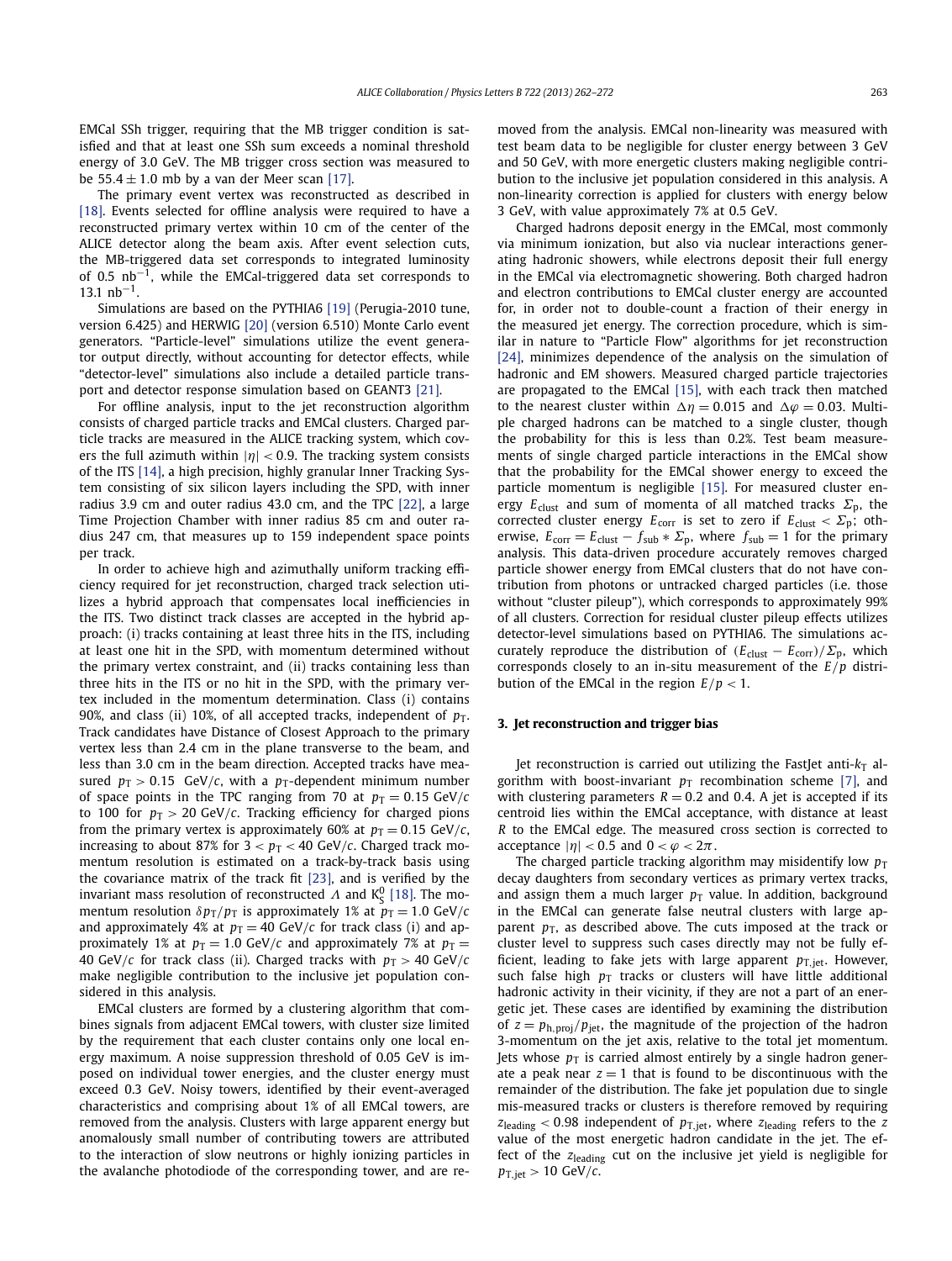#### <span id="page-2-0"></span>**Table 1**

Systematic uncertainty of the Jet Energy Scale (JES). Data at 25 GeV*/c* are from the MB data set, whereas data at 100 GeV*/c* are from the EMCal-triggered data set.

| Source of systematic uncertainty      | lets $R = 0.2$     |              | Jets $R = 0.4$ |              |
|---------------------------------------|--------------------|--------------|----------------|--------------|
|                                       | $25 \text{ GeV}/c$ | 100 GeV/ $c$ | 25 GeV/ $c$    | 100 GeV/ $c$ |
| Tracking efficiency                   | 1.4%               | 2.2%         | 1.8%           | 2.4%         |
| Momentum scale of charged tracks      | negligible         | negligible   | negligible     | negligible   |
| Charged hadron showering in EMCal     | 0.7%               | 1.4%         | 0.6%           | 1.6%         |
| Energy scale of EMCal cluster         | 0.6%               | 0.6%         | 0.8%           | 0.8%         |
| EMCal non-linearity                   | 0.3%               | negligible   | 0.6%           | negligible   |
| EMCal clustering algorithm            | 1.0%               | 1.0%         | 1.0%           | 1.0%         |
| Underlying event                      | 0.2%               | negligible   | 1.0%           | 0.3%         |
| Unmeasured neutron $+$ K <sup>0</sup> | 0.6%               | 0.6%         | 0.6%           | 0.6%         |
| Fragmentation model dependence        | 1.6%               | 1.6%         | 1.6%           | 1.6%         |
| Total JES uncertainty                 | 2.6%               | 3.3%         | 3.1%           | 3.6%         |

Particle-level simulations based on PYTHIA6 show negligible bias in the inclusive jet cross section due to the MB trigger, for jets in the kinematic range considered here ( $p_T > 20$  GeV/*c*).

The bias imposed on the inclusive jet cross section by the EM-Cal SSh trigger is determined by comparing the cross sections measured with MB and SSh triggers. However, the MB data set has limited statistical reach, and a more precise determination of the SSh trigger bias for the inclusive jet yield is carried out using a data-driven approach incorporating simulations. The first step in this approach is to measure the SSh trigger efficiency for clusters by comparing the rate of SSh-triggered clusters and clusters from MB-triggered data, whose ratio reaches a plateau for cluster energy above 5 GeV. The trigger efficiency in the plateau is assumed to be 100% for the regions in which the trigger hardware was known to be fully functional (about 90% of the acceptance). Detector-level simulated jet events are then generated using PYTHIA6. In order to account for local variations in trigger efficiency, each EMCal cluster in a simulated event is accepted by the trigger with probability equal to the measured cluster trigger efficiency at that energy, for the supermodule in which it is located. A simulated event is accepted by the trigger if at least one EMCal cluster in the event satisfies the trigger requirement. The cumulative trigger efficiency for jets is then determined by comparing the inclusive jet spectrum for the triggered and MB populations in the simulation. The systematic uncertainty due to trigger efficiency arises from dependence on the hadronization model, which is assessed by comparing calculations incorporating the PYTHIA6 and HERWIG generators; from the uncertainty in the online trigger threshold and in the relative scaling of SSh-triggered and MB cross sections; and from the difference in SSh trigger bias for inclusive jets determined directly from data and from the alternative, data-driven approach incorporating simulations. The resulting uncertainty decreases rapidly as jet  $p_T$  increases.

Particles from the underlying event (UE) should not be included in the jet measurement, but their contribution cannot be discriminated on an event-wise basis. Correction for the UE contribution was therefore applied on a statistical basis. The UE transverse momentum density was estimated to be  $2.1 \pm 0.4$  GeV/ $c$  per unit area, using dijet measurements [\[25\]](#page-6-0) over a limited kinematic range, supplemented by PYTHIA6 particle-level simulations. The systematic uncertainty is taken as the difference in UE density between data and simulations. The corresponding uncertainty in JES for  $R = 0.4$ jets is 1% at  $p_T = 25 \text{ GeV}/c$  and 0.3% at  $p_T = 100 \text{ GeV}/c$  (Table 1).

## **4. Correction to particle level**

The inclusive jet distribution is corrected to the particle level. No correction is made for hadronization effects that may modify the energy in the jet cone at the particle level relative to the parton level. This choice is made to facilitate future comparison to jet measurements in heavy-ion collisions, where correction to the parton level is not well-defined at present.

Correction is based on detailed, detector-level simulations utilizing PYTHIA6 and GEANT3, which have been validated extensively using ALICE measurements of jets and inclusive particle production. An example of this validation is given in [Fig. 1,](#page-3-0) which shows the distribution of jet neutral energy fraction (NEF) for data and detector-level simulations, for various intervals of  $p_{T,jet}$ . Good agreement between data and simulation is observed. Similar levels of agreement are achieved for other key comparisons of data and simulation, including the number of charged track and EM-Cal cluster constituents per jet, the *z*leading distribution, the mean  $p_T$  of clusters and tracks in jets, and the inclusive distributions of identified hadrons over a wide  $p<sub>T</sub>$  range. Corrections to the inclusive jet yield are applied bin-by-bin [\[26\],](#page-6-0) with correction factor for each bin defined as

$$
C_{\rm MC}(p_{\rm T}^{\rm low};p_{\rm T}^{\rm high}) = \frac{\int_{p_{\rm T}^{\rm high}}^{p_{\rm T}^{\rm high}} dp_{\rm T} \frac{dF_{\rm mras}^{\rm uncorr}}{dp_{\rm T}} \cdot \frac{d\sigma_{\rm MC}^{\rm particle}/dp_{\rm T}}{d\sigma_{\rm MC}^{\rm detector}/dp_{\rm T}}}{\int_{p_{\rm T}^{\rm low}}^{p_{\rm T}^{\rm high}} dp_{\rm T} \frac{dF_{\rm mras}^{\rm uncorr}}{dp_{\rm T}}},\tag{1}
$$

where d*σ*<sub>MC</sub><sup>particle</sup>/d*p*<sub>T</sub> and d*σ*<sub>MC</sub><sup>dp</sup><sub>T</sub> are the particle-level and detector-level inclusive jet spectra from PYTHIA6;  $\frac{dF_{\text{meas}}^{\text{uncor}}}{dp_T}$  is a parametrization of the measured, uncorrected inclusive jet distribution, which provides a weight function to minimize the dependence on the spectral shape of the simulation; and  $p_T^{\text{low}}$  and  $p_T^{\text{high}}$ are the bin limits.

[Fig. 2](#page-3-0) illustrates the detector response to jets from simulations, by comparing jet  $p_T$  at the particle level  $(p_{T,jet}^{\text{particle}})$  and detector level ( $p_{T,jet}^{\text{detector}}$ ) on a jet-by-jet basis. The upper panels show the probability distribution of their relative difference, for representative intervals in  $p_{T,jet}^{\text{particle}}$ . In all cases,  $p_{T,jet}^{\text{detector}}$  is smaller than  $p_{T,jet}^{\text{particle}}$  with high probability. This occurs because the largest detector-level effects are due to unobserved particles, i.e. finite charged particle tracking efficiency and undetected neutrons and  $K^0_L$ . Correction to jet energy for unmeasured neutron and  $K_L^0$  energy is estimated to be 3.6–6%, depending on jet  $p_T$  and *R*. Simulation of this component of the particle spectrum was validated by comparison with ALICE measurements of the inclusive spectrum of protons and kaons in pp collisions at  $\sqrt{s} = 2.76$  TeV for  $p_T < 20$  GeV/c. Large upward fluctuations in the detector response ( $p_{\text{T,jet}}^{\text{detector}} > p_{\text{T,jet}}^{\text{particle}}$ ), which are much less probable, are due predominantly to rare track configurations in which daughters of secondary vertices are incorrectly reconstructed with high  $p_{\text{T}}$ , with their contribution not eliminated by the cuts described above. Comparison of simulations and data show that these configurations are accurately modeled in the simulations. Their rate in data is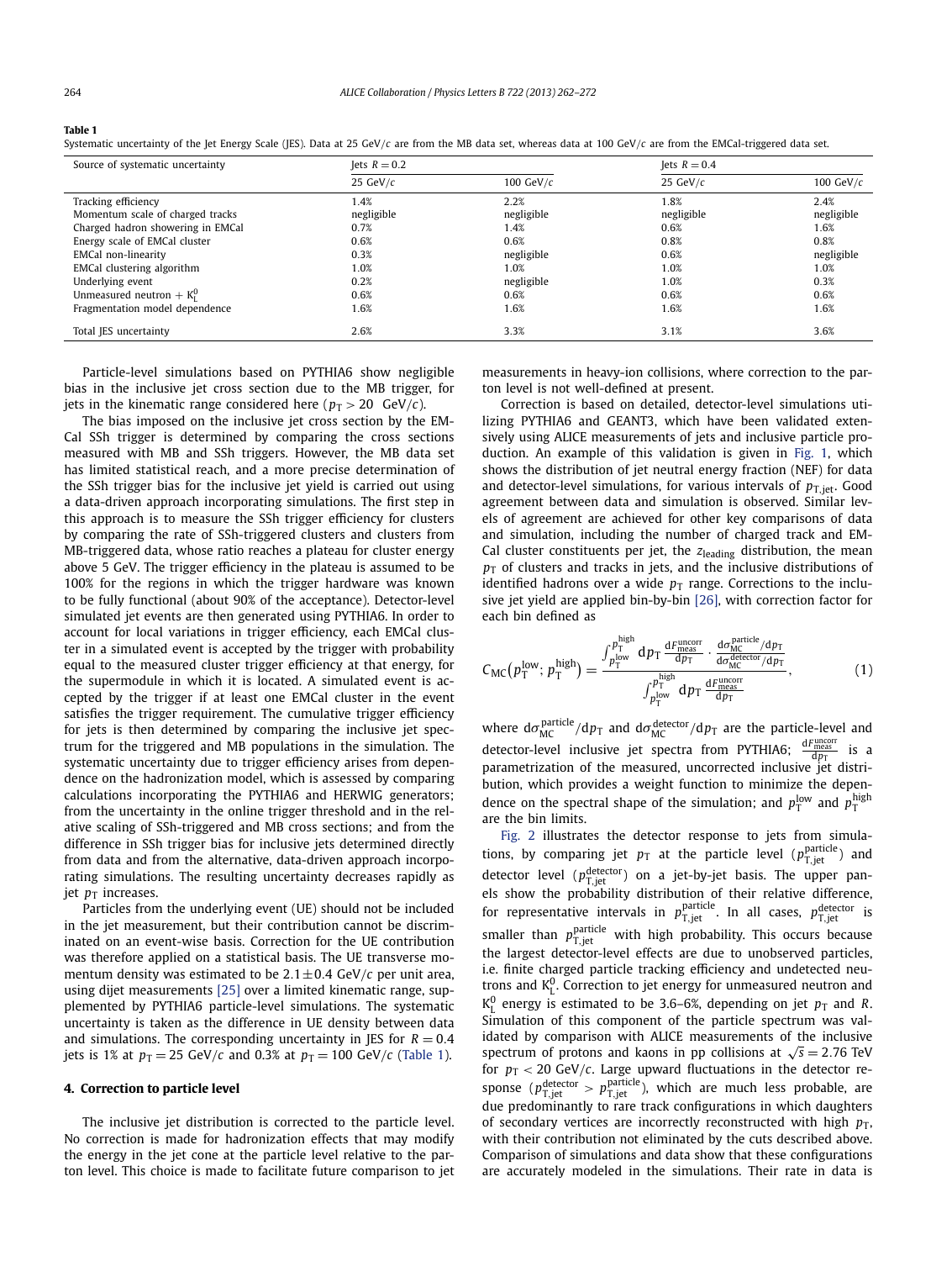<span id="page-3-0"></span>

Fig. 1. Jet neutral energy fraction (NEF) distributions for MB data (open squares), EMCal-triggered data (filled circles) and simulations (histograms), in four different *p*<sub>Tiet</sub> intervals.



**Fig. 2.** Simulated detector response to jets. Upper panels: probability distribution of  $(\bm{p}^{\text{detector}}_{\text{T,jet}} - \bm{p}^{\text{particle}}_{\text{T,jet}})/p^{\text{particle}}_{\text{T,jet}},$  in intervals of  $p^{\text{particle}}_{\text{T,jet}}$ . Lower left: mean and median of distribution as a function of  $p_{\rm T,jet}^{\rm particle}$ . Lower right: standard deviation of distribution as a function of  $p_{\rm T,jet}^{\rm particle}$ . The statistical errors are smaller than the marker size.

small and they make negligible contribution to the measured jet spectrum.

Fig. 2, lower left, shows the mean and median of the relative difference between  $p_{T,\text{jet}}^{\text{particle}}$  and  $p_{T,\text{jet}}^{\text{detector}}$ , as a function of *p*<sup>particle</sup>. The median correction to the jet energy is about 15% at  $p_T = 25$  GeV/*c* and 19% at  $p_T = 100$  GeV/*c*. Fig. 2, lower right, shows the standard deviation of the relative difference as a function of  $p_{\rm T,jet}^{\rm particle}$ , corresponding to an estimate of Jet Energy Resolution (JER) approximately 18%. However, the distributions in the upper panels are seen to be significantly non-Gaussian, especially

at low  $p_{\text{T,jet}}^{\text{particle}}$ , so that the median shift and standard deviation do not fully characterize the detector response. The full distribution of the detector response is used to determine  $d\sigma_{MC}^{detector}/dp_T$  in  $C_{MC}$ . For  $R = 0.4$ ,  $C_{MC}$  rises monotonically from 1.5 at  $p_T = 20$  GeV/*c* to 2.5 at  $p_T = 120 \text{ GeV}/c$ , while for  $R = 0.2$ ,  $C_{MC}$  rises monotonically from 1.7 at  $p_T = 20 \text{ GeV}/c$  to 2.7 at  $p_T = 120 \text{ GeV}/c$ .

[Table 1](#page-2-0) shows all contributions to the systematic uncertainty of JES, determined from the variation in corrected jet yield arising from systematic variation of components of the detector response and analysis algorithms. A given fractional variation in JES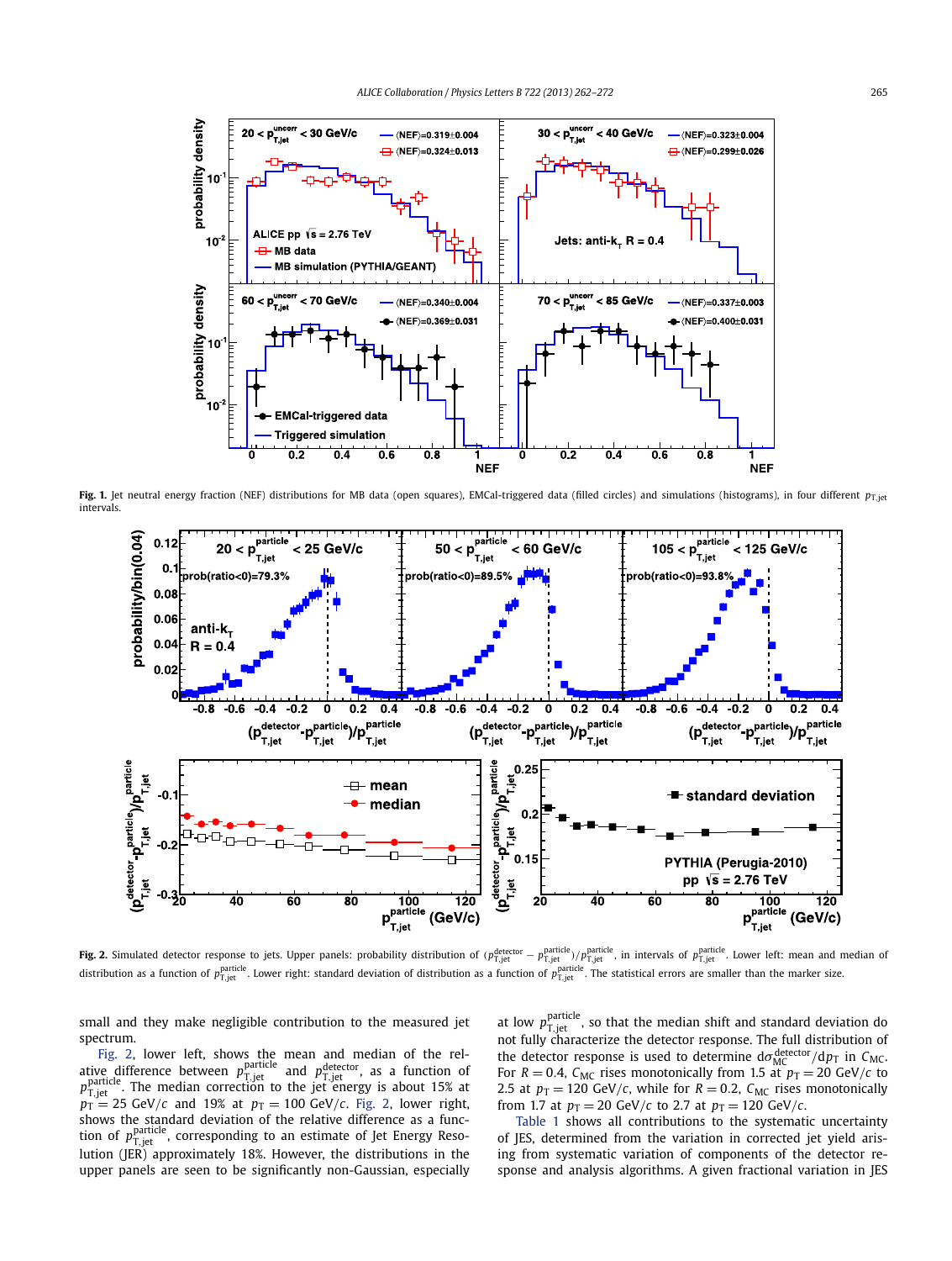#### <span id="page-4-0"></span>**Table 2**

Systematic uncertainty of corrections to the inclusive jet cross section. Data at 25 GeV*/c* are from the MB data set, whereas data at 100 GeV*/c* are from the EMCal-triggered data set. The values refer to percent variation of the cross section.

| Sources of systematic uncertainties   | Jets $R = 0.2$     |                     | Tets $R = 0.4$     |              |
|---------------------------------------|--------------------|---------------------|--------------------|--------------|
|                                       | $25 \text{ GeV}/c$ | $100 \text{ GeV}/c$ | $25 \text{ GeV}/c$ | 100 GeV/ $c$ |
| JES                                   | 13.1%              | 16.5%               | 15.5%              | 18.0%        |
| Input PYTHIA6 spectrum shape          | 4%                 | 6%                  | 4%                 | 7%           |
| Momentum resolution of charged track  | 2%                 | 2%                  | 3%                 | 3%           |
| Energy resolution of EMCal cluster    | 1%                 | 1%                  | 1%                 | 1%           |
| EMCal-SSh trigger efficiency          | none               | 1.7%                | none               | 1.8%         |
| Cross section normalization           | 1.9%               | 1.9%                | 1.9%               | 1.9%         |
| Spectrum total systematic uncertainty | 14%                | 18%                 | 16%                | 20%          |



**Fig. 3.** Upper panels: inclusive differential jet cross sections for  $R = 0.2$  (left) and  $R = 0.4$  (right). Vertical bars show the statistical error, while boxes show the systematic uncertainty (Table 2). The bands show the NLO pQCD calculations discussed in the text [\[11,12\].](#page-6-0) Lower panels: ratio of NLO pQCD calculations to data. Data points are placed at the center of each bin.

corresponds to a fractional variation in jet yield approximately five times larger. The uncertainty due to unmeasured neutron and  $K_L^0$  energy is estimated by comparing the corrections based on PYTHIA6 and HERWIG. The EMCal energy scale uncertainty is determined by comparing the  $\pi^0$  mass position and  $E/p$  of electrons between data and simulation. Systematic sensitivity to the EMCal clustering algorithm is explored with an alternative approach, in which clusters are strictly limited to  $3 \times 3$  adjacent EMCal towers, resulting in 1% systematic uncertainty. The systematic uncertainty due to the EMCal cluster non-linearity correction is assessed by omitting this correction in the analysis. The systematic uncertainty due to the correction for charged hadron energy deposition in the EMCal is estimated by varying both  $f_{sub}$  and the trackcluster matching criteria. Sensitivity to the relative contribution of quark and gluon jets is assessed by tagging each jet from PYTHIA6 according to the highest energy parton within its phase space, and calculating C<sub>MC</sub> separately for quark and gluon-initiated jets. PYTHIA6 estimates that gluon-initiated jets make up about 70% of the jet population within the kinematic region of this measurement, and variation of the *q/g* ratio by 10% relative to that in PYTHIA6 contributes 1% uncertainty to the fragmentation model dependence of JES. The total JES systematic uncertainty is less than 3.6%.

Table 2 presents the components of the systematic uncertainty of  $C_{MC}$  (Eq. [\(1\)\)](#page-2-0). The uncertainty due to the particle-level spectrum shape is estimated by fitting the particle-level spectrum with a power law function  $\propto 1/p_{\rm T}^n$  ( $n\approx$  5) and varying  $n$  by  $\pm$ 0.5, which covers the variation in *n* derived from different Monte Carlo models. The uncertainties due to momentum resolution of charged



**Fig. 4.** Ratio of inclusive differential jet cross sections for  $R = 0.2$  and  $R = 0.4$ , with pQCD calculations from [\[12\].](#page-6-0) Data points are placed at the center of each bin.

tracks and energy resolution of the EMCal clusters are estimated from comparison of data and simulations.

Systematic uncertainties at different  $p_T$  are largely correlated. The components are added in quadrature to generate the cumulative uncertainty, which is labeled "Spectrum total systematic uncertainty" in Table 2, and "Systematic uncertainty" in Figs. 3 and 4.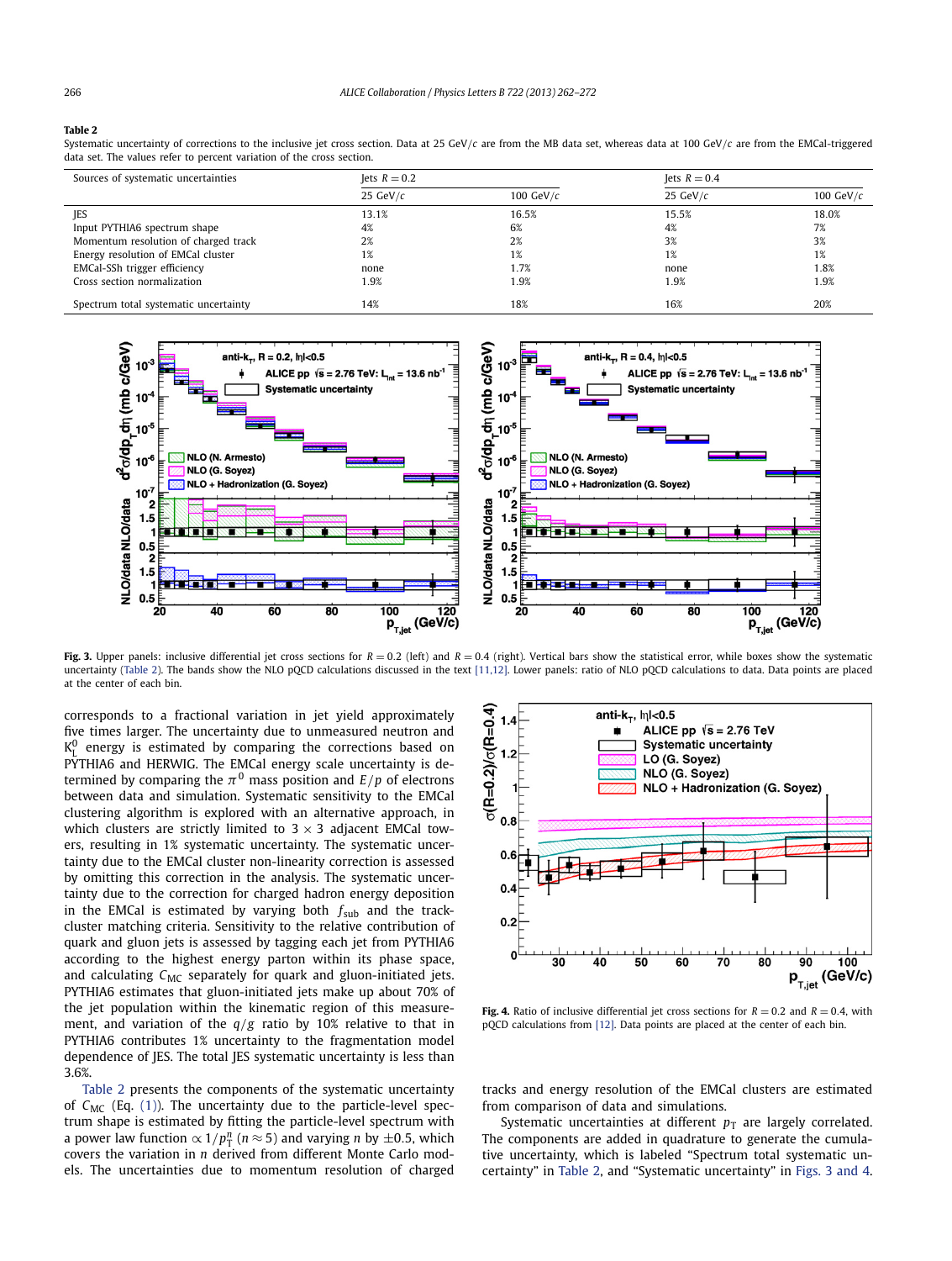## <span id="page-5-0"></span>**5. Results**

[Fig. 3](#page-4-0) shows the inclusive differential jet cross section at particle level for  $R = 0.2$  (left) and  $R = 0.4$  (right), together with the results of pQCD calculations at NLO. In order to limit sensitivity to the systematic uncertainty of the SSh trigger efficiency, MB data are used for  $p_T < 30$  GeV/c, whereas EMCal-triggered data are used for  $p_T > 30$  GeV/*c*. The Armesto calculation [\[11\]](#page-6-0) is carried out at the parton level using MSTW08 parton distribution functions (pdf) [\[27\].](#page-6-0) The Soyez calculation utilizes CTEQ6.6 pdfs [\[28\]](#page-6-0) and is carried out at both the partonic and hadronization levels [\[12\].](#page-6-0) The bands indicate the theoretical uncertainty estimated by varying the renormalization and factorization scales between  $0.5p_T$ to  $2.0p_T$ . The lower panels of [Fig. 3](#page-4-0) show the ratio of the NLO pOCD calculations to data. The calculations for both  $R = 0.2$  and  $R = 0.4$  are seen to agree with data within uncertainties, when hadronization effects are included. Both calculations also agree well with inclusive jet cross section measurements at  $\sqrt{s} = 7$  TeV [\[11,12\].](#page-6-0)

[Fig. 4](#page-4-0) shows the ratio of the measured inclusive differential jet cross sections for  $R = 0.2$  and  $R = 0.4$ . The numerator and denominator utilize disjoint subsets of the data, to ensure that they are statistically independent. The kinematic reach of this measurement is therefore less than that of the individual inclusive spectra. The figure also shows parton-level pQCD calculations at Leading-Order (LO), NLO and NLO with hadronization correction [\[12\].](#page-6-0) This ratio allows a more stringent comparison of data and calculations than the individual inclusive cross sections, since systematic uncertainties that are common or highly correlated, most significantly trigger efficiency, tracking efficiency, and cross section normalization, make smaller relative contribution to the uncertainty of the ratio. In addition, the pQCD calculation considers the ratio directly, rather than each distribution separately, making the calculated ratio effectively one perturbative order higher than the individual cross sections (e.g. the curve labeled "NLO" is effectively NNLO) [\[12\].](#page-6-0)

This ratio, which provides a measurement of the transverse structure of jets, is seen to be less than unity, i.e. at fixed  $p_T$ the cross section is smaller for  $R = 0.2$  than for  $R = 0.4$ . The NLO calculation of the ratio agrees within uncertainties with the measurement if hadronization effects are taken into account, indicating that the distribution of radiation within the jet is well-described by the calculation. The transverse structure of jets produced in pp collisions has also been studied using the jet energy profile [\[29\],](#page-6-0) whose measurement is described well by a pQCD calculation at NLO with resummation [\[30\].](#page-6-0) Both the cross section ratio presented here and the jet energy profile will be applied in future study of jet quenching in heavy ion collisions.

## **6. Summary**

In summary, we have presented the first measurement of the inclusive differential jet cross section at mid-rapidity in pp collisions at  $\sqrt{s}$  = 2.76 TeV. These data provide an important reference for jet measurements in heavy-ion collisions at the same  $\sqrt{s_{NN}}$ , as well as a test of pQCD calculations at a previously unexamined energy. NLO pQCD calculations with hadronization agree well with both inclusive jet cross section measurements at  $R = 0.2$  and  $R = 0.4$ , as well as their ratio.

## **Acknowledgements**

We congratulate the LHC for its excellent performance during the special pp run at  $\sqrt{s}$  = 2.76 TeV that generated these data. We thank Gregory Soyez for providing theoretical calculations.

The ALICE Collaboration would like to thank all its engineers and technicians for their invaluable contributions to the construction of the experiment and the CERN accelerator teams for the outstanding performance of the LHC complex. The ALICE Collaboration acknowledges the following funding agencies for their support in building and running the ALICE detector: State Committee of Science, Calouste Gulbenkian Foundation from Lisbon and Swiss Fonds Kidagan, Armenia; Conselho Nacional de Desenvolvi-

mento Científico e Tecnológico (CNPq), Financiadora de Estudos e Projetos (FINEP), Fundação de Amparo à Pesquisa do Estado de São Paulo (FAPESP); National Natural Science Foundation of China (NSFC), the Chinese Ministry of Education (CMOE) and the Ministry of Science and Technology of China (MSTC); Ministry of Education and Youth of the Czech Republic; Danish Natural Science Research Council, the Carlsberg Foundation and the Danish National Research Foundation; The European Research Council under the European Community's Seventh Framework Programme; Helsinki Institute of Physics and the Academy of Finland; French CNRS-IN2P3, the 'Region Pays de Loire', 'Region Alsace', 'Region Auvergne' and CEA, France; German BMBF and the Helmholtz Association; General Secretariat for Research and Technology, Ministry of Development, Greece; Hungarian OTKA and National Office for Research and Technology (NKTH); Department of Atomic Energy and Department of Science and Technology of the Government of India; Istituto Nazionale di Fisica Nucleare (INFN) and Centro Fermi – Museo Storico della Fisica e Centro Studi e Ricerche "Enrico Fermi", Italy; MEXT Grant-in-Aid for Specially Promoted Research, Japan; Joint Institute for Nuclear Research, Dubna; National Research Foundation of Korea (NRF); CONACYT, DGAPA, México, ALFA-EC and the HELEN Program (High-Energy Physics Latin-American–European Network); Stichting voor Fundamenteel Onderzoek der Materie (FOM) and the Nederlandse Organisatie voor Wetenschappelijk Onderzoek (NWO), Netherlands; Research Council of Norway (NFR); Polish Ministry of Science and Higher Education; National Authority for Scientific Research – NASR (Autoritatea Națională pentru Cercetare Științifică – ANCS); Ministry of Education and Science of Russian Federation, International Science and Technology Center, Russian Academy of Sciences, Russian Federal Agency of Atomic Energy, Russian Federal Agency for Science and Innovations and CERN-INTAS; Ministry of Education of Slovakia; Department of Science and Technology, South Africa; CIEMAT, EELA, Ministerio de Educación y Ciencia of Spain, Xunta de Galicia (Consellería de Educación), CEADEN, Cubaenergía, Cuba, and IAEA (International Atomic Energy Agency); Swedish Research Council (VR) and Knut & Alice Wallenberg Foundation (KAW); Ukraine Ministry of Education and Science; United Kingdom Science and Technology Facilities Council (STFC); The United States Department of Energy, the United States National Science Foundation, the State of Texas, and the State of Ohio.

## **Open access**

This article is published Open Access at [sciencedirect.com.](http://www.sciencedirect.com) It is distributed under the terms of the Creative Commons Attribution License 3.0, which permits unrestricted use, distribution, and reproduction in any medium, provided the original authors and source are credited.

### **References**

- [1] G. Aad, et al., Phys. Rev. D 86 (2012) 014022.
- [2] S. Chatrchyan, et al., Phys. Rev. Lett. 107 (2011) 132001.
- [3] A. Abulencia, et al., Phys. Rev. D 75 (2007) 092006.
- [4] T. Aaltonen, et al., Phys. Rev. D 78 (2008) 052006.
- [5] V. Abazov, et al., Phys. Rev. Lett. 101 (2008) 062001.
- [6] A. Majumder, M. Van Leeuwen, Prog. Part. Nucl. Phys. A 66 (2011) 41.
- 
- [7] M. Cacciari, G.P. Salam, G. Soyez, JHEP 0804 (2008) 063.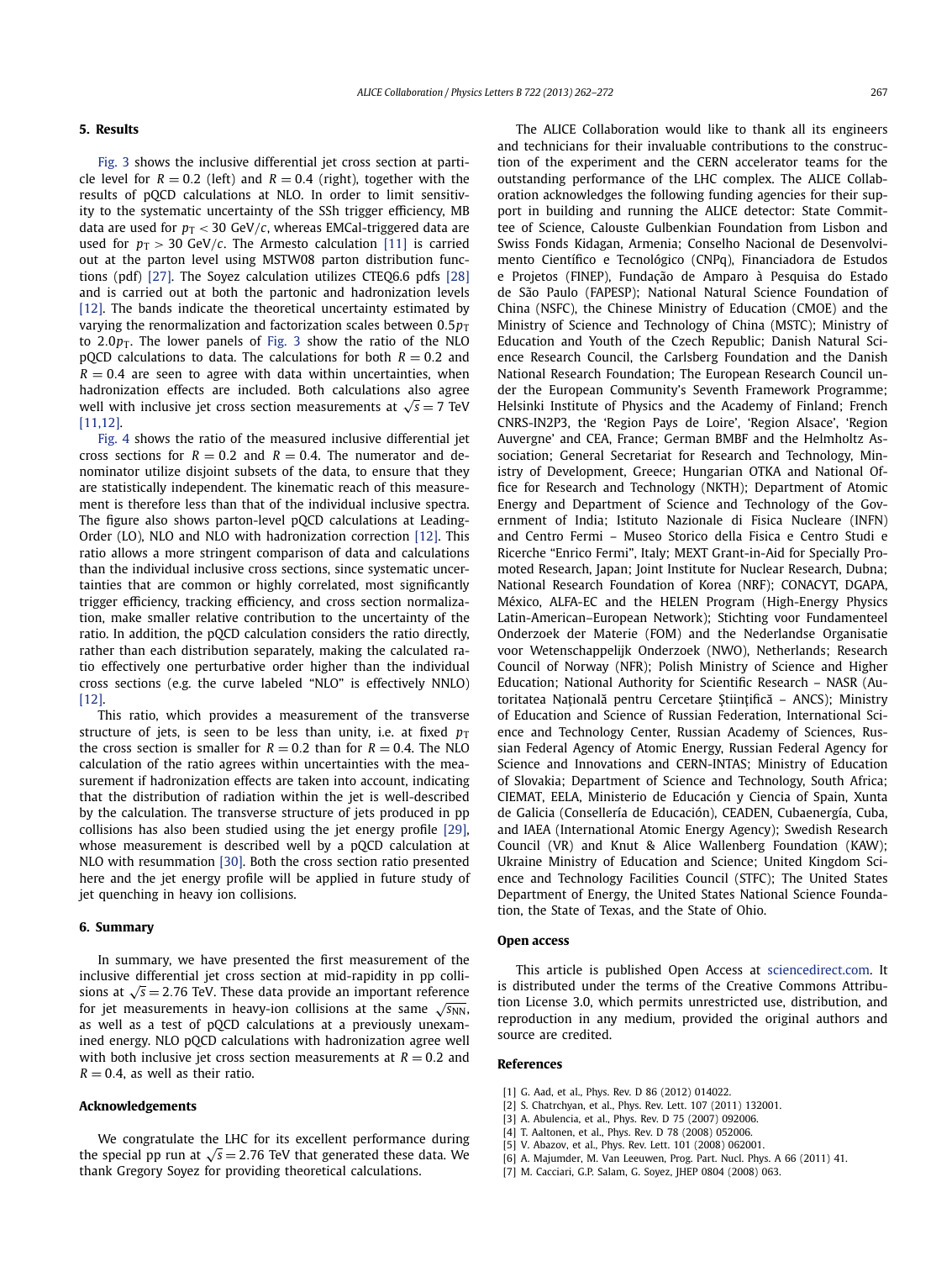- <span id="page-6-0"></span>[8] M. Cacciari, G.P. Salam, G. Soyez, Eur. Phys. J. C 72 (2012) 1896.
- [9] S. Frixione, Z. Kunszt, A. Signer, Nucl. Phys. B 467 (1996) 399.
- [10] S. Frixione, Nucl. Phys. B 507 (1997) 295.
- [11] N. Armesto, Private communication, Calculations based on [9,10], 2012.
- [12] G. Soyez, Phys. Lett. B 698 (2011) 59.
- [13] K. Aamodt, et al., JINST 3 (2008) S08002.
- [14] K. Aamodt, et al., JINST 5 (2010) P03003.
- [15] P. Cortese, et al., ALICE electromagnetic calorimeter technical design report, 2008, CERN-LHCC-2008-014.
- [16] J. Allen, et al., Nucl. Instrum. Meth. A 615 (2010) 6.
- [17] B. Abelev, et al., Measurement of inelastic, single- and double-diffraction cross sections in proton–proton collisions at the LHC with ALICE, arXiv:1208.4968 [hep-ex], 2012.
- [18] B. Abelev, et al., Phys. Lett. B 720 (2013) 52.
- [19] T. Sjostrand, S. Mrenna, P.Z. Skands, JHEP 0605 (2006) 026.
- [20] G. Corcella, I.G. Knowles, G. Marchesini, S. Moretti, K. Odagiri, P. Richardson, M.H. Seymour, B.R. Webber, JHEP 0101 (2001) 010.
- [21] R. Brun, F. Bruyant, M. Maire, A.C. McPherson, P. Zanarini, GEANT3 User Guide, CERN Data Handling Division DD/EE/84-1, 1985.
- [22] J. Alme, Y. Andres, H. Appelshauser, S. Bablok, N. Bialas, et al., Nucl. Instrum. Meth. A 622 (2010) 316.
- [23] R. Fruhwirth, Nucl. Instrum. Meth. A 262 (1987) 444.
- [24] CMS Collaboration, Commissioning of the particle-flow reconstruction in minimum-bias and jet events from pp collisions at 7 TeV, CMS-PAS-PFT-10- 002, 2010.
- [25] A. Cruz, et al., Using MAX/MIN transverse regions to study the underlying event in Run 2 at the tevatron, CDF/ANAL/CDF/CDFR/7703, 2005.
- [26] G. Cowan, A survey of unfolding methods for particle physics, in: Proc. Advanced Statistical Techniques in Particle Physics, Durham, 2002.
- [27] A. Martin, W. Stirling, R. Thorne, G. Watt, Eur. Phys. J. C 63 (2009) 189.
- [28] P.M. Nadolsky, H.-L. Lai, Q.-H. Cao, J. Huston, J. Pumplin, et al., Phys. Rev. D 78 (2008) 013004.
- [29] D. Acosta, et al., Phys. Rev. D 71 (2005) 112002.
- [30] H.-n. Li, Z. Li, C.-P. Yuan, Phys. Rev. Lett. 107 (2011) 152001.

## **ALICE Collaboration**

B. Abelev <sup>bt</sup>, J. Adam <sup>ak</sup>, D. Adamová <sup>bz</sup>, A.M. Adare <sup>dt</sup>, M.M. Aggarwal <sup>cd</sup>, G. Aglieri Rinella <sup>ag</sup>, M. Agnello CW, A.G. Agocs <sup>bl</sup>, A. Agostinelli W. Z. Ahammed  $dp$ , N. Ahmad q. A. Ahmad Masoodi q. S.A. Ahn <sup>[bn](#page-9-0)</sup>, S.U. Ahn [an](#page-9-0)<sub>,</sub>[bn,](#page-9-0) M. Ajaz<sup>o</sup>, A. Akindinov [ax,](#page-9-0) D. Aleksandrov<sup>co</sup>, B. Alessandro<sup>cw</sup>, R. Alfaro Molina <sup>bh</sup>, A. Alici <sup>[cs](#page-10-0), I</sup>, A. A[l](#page-9-0)kin <sup>c</sup>, E. Almaráz Aviña <sup>bh</sup>, J. Alme <sup>ai</sup>, T. Alt <sup>am</sup>, V. Altini <sup>ae</sup>, S. Altinpina[r](#page-9-0) <sup>r</sup>, I. Altsybeev <sup>dq</sup>, C. Andrei <sup>[bw](#page-9-0)</sup>, A. Andronic <sup>[cl](#page-10-0)</sup>, V. Anguelov <sup>[ci](#page-10-0)</[s](#page-9-0)up>, J. Anielski <sup>bf</sup>, C. Anson <sup>s</sup>, T. Antičić c<sup>m</sup>, F. Antinori [cu,](#page-10-0) P. Antonioli [cs,](#page-10-0) L. Aphecetche [db,](#page-10-0) H. Appelshäuser [bd,](#page-9-0) N. Arbor [bp,](#page-9-0) S. Arcelli [w,](#page-9-0) A. Arend [bd,](#page-9-0) N. Armesto P, R. Arnaldi CW, T. Aronsson [dt,](#page-10-0) I.C. Arsene [cl,](#page-10-0) M. Arslandok bd, A. Asryan [dq,](#page-10-0) A. Augustinus <sup>ag</sup>, R. Averbeck <sup>cl</sup>, T.C. Awes <sup>ca</sup>, J. Äystö <sup>ap</sup>, M.D. Azmi <sup>[q](#page-9-0),cf</sup>, M. Bach <sup>am</sup>, A. Badalà <sup>ct</sup>, Y.W. Baek <sup>[bo](#page-9-0),an</sup>, R. Bailhache <sup>bd</sup>, R. Bala <sup>[cg](#page-10-0), cw</sup>, R. Ba[l](#page-9-0)dini Ferroli <sup>l</sup>, A. Baldisseri <sup>n</sup>, F. Baltasar Dos Santos Pedrosa <sup>ag</sup>, J. Bán <sup>ay</sup>, R.C. Baral <sup>az</sup>, R. Barbera <sup>aa</sup>, F. Barile <sup>ae</sup>, G.G. Barnaföldi <sup>bl</sup>, L.S. Barnby <sup>cq</sup>, V. Barret <sup>bo</sup>, J. Bartke <sup>dd</sup>, M. Basile <sup>w</sup>, N. Bastid <sup>bo</sup>, S. Basu <sup>dp</sup>, B. Bathen <sup>bf</sup>, G. Batigne <sup>[db](#page-10-0)</sup>, B. Batyunya [bk,](#page-9-0) C. Baumann [bd,](#page-9-0) I.G. Bearden [bx,](#page-10-0) H. Beck bd, N.K. Behera [ar,](#page-9-0) I. Belikov [bj,](#page-9-0) F. Bellini [w,](#page-9-0) R. Bellwied  $\frac{di}{dx}$ , E. Belmont-Moreno  $\frac{bh}{dx}$ , G. Bencedi  $\frac{bl}{dx}$ , S. Beole  $\frac{v}{dx}$ , I. Berceanu  $\frac{bw}{dx}$  $\frac{bw}{dx}$  $\frac{bw}{dx}$ , A. Bercuci  $\frac{bw}{dx}$ Y. Berdnikov <sup>[cb](#page-10-0)</sup>, D. Berenyi <sup>bl</sup>, A.A.E. Bergognon <sup>db</sup>, D. Berzano <sup>cw</sup>, L. Betev <sup>[ag](#page-9-0)</sup>, A. Bhasin <sup>[cg](#page-10-0)</sup>, A.K. Bhati <sup>cd</sup>, J. Bhom [dn](#page-10-0), N. Bianchi  $\log$ , L. Bianchi  $\sqrt{y}$ , J. Bielčík  $\frac{dx}{dy}$ , J. Bielčíková  $\frac{dz}{dy}$ , A. Bilandzic  $\frac{bx}{dy}$ , S. Bjelogrlic  $\frac{dw}{dy}$ , F. Blanco <sup>d[j](#page-9-0)</sup>, F. Blanco <sup>j</sup>, D. Blau <sup>co</sup>, C. Blume <sup>[bd](#page-9-0)</sup>, M. Boccioli <sup>ag</sup>, S. Böttger <sup>bc</sup>, A. Bogdanov <sup>bu</sup>, H. Bøggild <sup>bx</sup>, M. Bogolyubsky <sup>au</sup>, L. Boldizsár <sup>[bl](#page-9-0)</sup>, M. Bombara <sup>al</sup>, J. Book <sup>bd</sup>, H. Borel <sup>[n](#page-9-0)</sup>, A. Borissov <sup>ds</sup>, F. Bossú <sup>[cf](#page-10-0)</sup>, M. Botje [by,](#page-10-0) E. Botta <sup>v</sup>, E. Braidot <sup>bs</sup>, P. Braun-Munzinger [cl,](#page-10-0) M. Bregant [db,](#page-10-0) T. Breitner [bc](#page-9-0), T.A. Browning [cj,](#page-10-0) M. Broz [aj,](#page-9-0) R. Brun [ag](#page-9-0), E. Bruna <sup>[v](#page-9-0), cw</sup>, G.E. Bruno [ae,](#page-9-0) D. Budnikov <sup>cn</sup>, H. Buesching <sup>bd</sup>, S. Bufalino <sup>v, cw</sup>, O. Busch [ci,](#page-10-0) Z. Buthelezi [cf,](#page-10-0) D. Caffarri [ab](#page-9-0), [cu,](#page-10-0) X. Cai <sup>g</sup>, H. Caines <sup>dt</sup>, E. Calvo Villar <sup>cr</sup>, P. Camerini <sup>[y](#page-9-0)</sup>, V. Canoa Roman [k,](#page-9-0) G. Cara Romeo Cs, F. Carena  $\frac{dg}{dS}$ , W. Carena  $\frac{dg}{dS}$ , N. Carlin Filho  $\frac{dg}{dS}$ , F. Carminati  $\frac{dg}{dS}$ , A. Casanova Díaz <sup>bq</sup>, J. Castillo Castellanos <sup>n</sup>, J.F. Castillo Hernandez <sup>cl</sup>, E.A.R. Casula <sup>x</sup>, V. Catanescu <sup>[bw](#page-9-0)</sup>, C. Cav[i](#page-9-0)cchioli <sup>ag</sup>, C. Ceballos Sanchez <sup>i</sup>, J. Cepila <sup>ak</sup>, P. Cerello <sup>cw</sup>, B. Chang <sup>[ap](#page-9-0),dv</sup>, S. Chapeland <sup>ag</sup>, J.L. Charvet [n,](#page-9-0) S. Chattopadhyay [dp,](#page-10-0) S. Chattopadhyay [cp,](#page-10-0) I. Chawla [cd,](#page-10-0) M. Cherney [cc,](#page-10-0) C. Cheshkov [ag](#page-9-0)*,*[di,](#page-10-0) B. Cheynis <sup>di</sup>, V. Chibante Barroso <sup>ag</sup>, D.D. Chinellato <sup>[dj](#page-10-0)</sup>, P. Chochula <sup>ag</sup>, M. Chojnacki [bx](#page-10-0), [aw,](#page-9-0) S. Choudhury <sup>dp</sup>, P. Christakoglou [by,](#page-10-0) C.H. Christensen [bx,](#page-10-0) P. Christiansen  $\frac{af}{dr}$ , T. Chujo  $\frac{dn}{dr}$ , S.U. Chung  $\frac{ck}{dr}$ , C. Cicalo  $\frac{cv}{r}$  $\frac{cv}{r}$  $\frac{cv}{r}$ , L. Cifarelli <sup>[w](#page-9-0),[ag](#page-9-0), 1</sup>, F. Cindo[l](#page-9-0)o <sup>cs</sup>, J. Cleymans <sup>cf</sup>, F. Coccetti <sup>1</sup>, F. Colamaria <sup>ae</sup>, D. Colella <sup>ae</sup>, A. Collu <sup>x</sup>, G. Conesa Balbastre <sup>bp</sup>, Z. Conesa del Valle <sup>ag</sup>, M.E. Connors <sup>dt</sup>, G. Contin <sup>y</sup>, J.G. Contreras <sup>k</sup>, T.M. Cormier [ds,](#page-10-0) Y. Corrales Morales V, P. Cortese [ad](#page-9-0), I. Cortés Maldonado [b,](#page-9-0) M.R. Cosentino [bs,](#page-9-0) F. Costa [ag](#page-9-0), M.E. Cotallo <sup>[j](#page-9-0)</sup>, E. Crescio <sup>k</sup>, P. Crochet <sup>bo</sup>, E. Cruz Alaniz <sup>bh</sup>, E. Cuautle <sup>bg</sup>, L. Cunqueiro <sup>bq</sup>, A. Dainese <sup>[ab](#page-9-0),cu</sup>, H.H. Dalsgaard <sup>bx</sup>, A. Danu <sup>bb</sup>, D. Das <sup>cp</sup>, K. Das <sup>cp</sup>, S. Das <sup>d</sup>, I. Das <sup>at</sup>, A. Dash <sup>[dh](#page-10-0)</sup>, S. Dash <sup>ar</sup>, S. De <sup>dp</sup>, G.O.V. de Barros <sup>dg</sup>, A. De Caro <sup>[ac](#page-9-0), [l](#page-9-0)</sup>, G. de Cataldo <sup>cz</sup>, J. de Cuveland <sup>am</sup>, A. De Falco <sup>x</sup>, D. De Gruttola <sup>ac</sup>, H. Delagrange [db,](#page-10-0) A. Deloff [bv,](#page-9-0) N. De Marco [cw](#page-10-0), E. Dénes [bl,](#page-9-0) S. De Pasquale [ac](#page-9-0), A. Deppman [dg,](#page-10-0) G. D Erasmo <sup>ae</sup>, R. de Rooij <sup>[aw](#page-9-0)</sup>, M.A. Diaz Corchero <sup>[j](#page-9-0)</sup>, D. Di Bari <sup>ae</sup>, T. Dietel <sup>bf</sup>, C. Di Giglio <sup>ae</sup>, S. Di Libe[r](#page-9-0)to <sup>cy</sup>, A. Di Mauro <sup>ag</sup>, P. Di Nezza <sup>bq</sup>, R. Divià <sup>ag</sup>, Ø. Djuvsland <sup>r</sup>, A. Dobrin <sup>[ds](#page-10-0), af</sup>, T. Dobrowolski <sup>bv</sup>, B. Dönigus <sup>[cl](#page-10-0)</sup>, O. Dordic <sup>u</sup>, O. Driga <sup>[db](#page-10-0)</sup>, A.K. Dubey <sup>dp</sup>, A. Dubla <sup>[aw](#page-9-0)</sup>, L. Ducroux <sup>di</sup>, P. Dupieux <sup>bo</sup>, A.K. Dutta Majumdar <sup>cp</sup>, M.R. Dutta Majumdar <sup>dp</sup>, D. Elia <sup>cz</sup>, D. Emschermann [bf,](#page-9-0) H. Engel [bc,](#page-9-0) B. Erazmus <sup>[ag](#page-9-0),db</sup>, H.A. Erdal ai, B. Espagnon at, M. Estienne [db,](#page-10-0) S. Esumi [dn,](#page-10-0) D. Evans <sup>cq</sup>, G. Eyyubova <sup>u</sup>,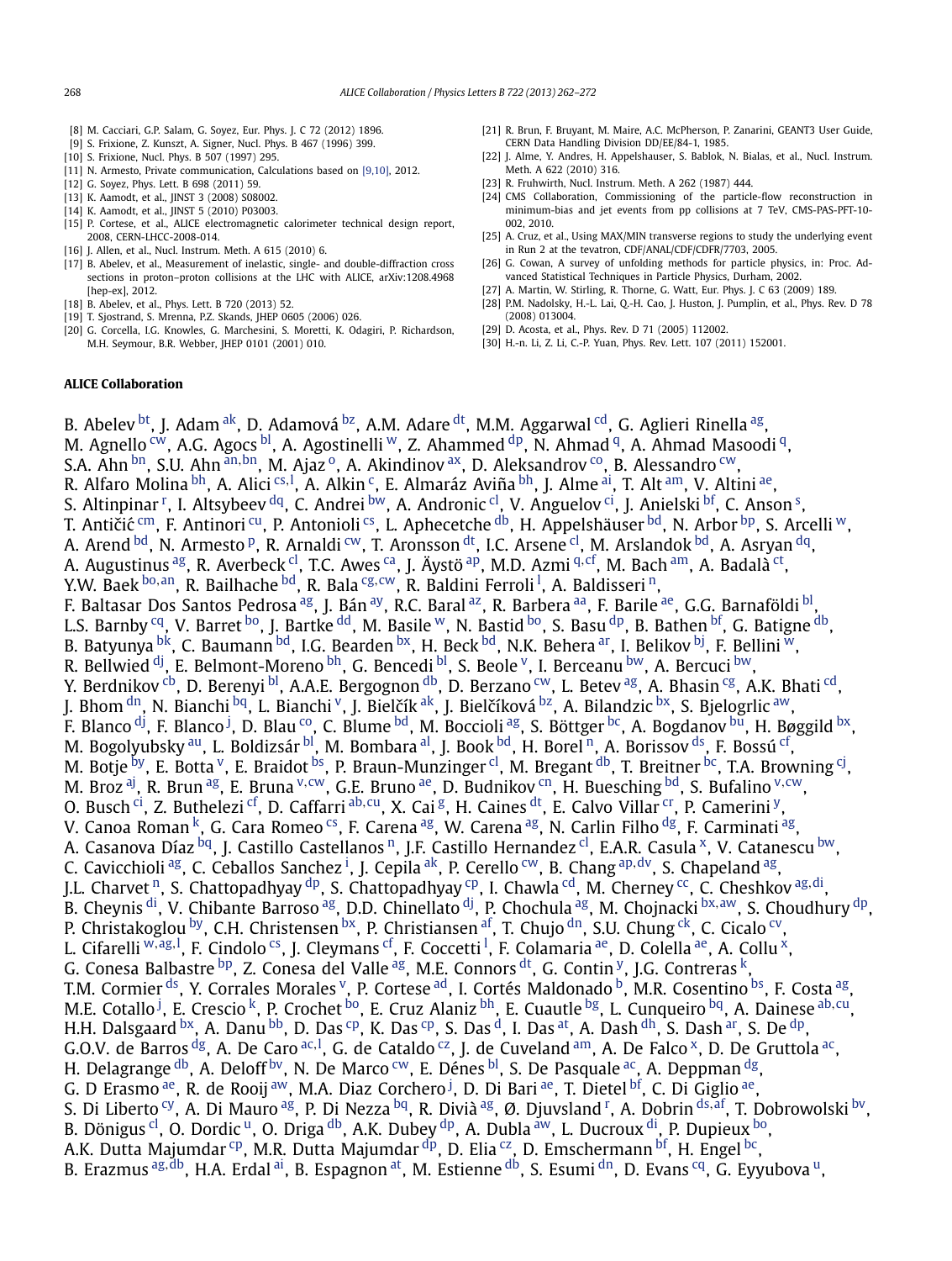D. F[ab](#page-9-0)[r](#page-9-0)is <sup>ab,cu</sup>, J. Faivre <sup>bp</sup>, D. Falchieri <sup>w</sup>, A. Fantoni <sup>bq</sup>, M. Fasel <sup>cl</sup>, R. Fearick <sup>cf</sup>, D. Fehlker <sup>r</sup>, L. Feldkamp <sup>bf</sup>, D. Felea <sup>bb</sup>, A. Feliciello <sup>cw</sup>, B. Fenton-Olsen <sup>bs</sup>, G. Feofilov <sup>dq</sup>, A. Fernández Téllez <sup>b</sup>, A. Ferretti <sup>v</sup>, A. Festanti <sup>ab</sup>, J. Figiel <sup>dd</sup>, M.A.S. Figueredo <sup>dg</sup>, S. Filchagin <sup>cn</sup>, D. Finogeev <sup>av</sup>, F.M. Fionda <sup>ae</sup>, E.M. Fiore <sup>ae</sup>, M. Floris <sup>ag</sup>, S. Foertsch cf, P. Foka cl, S. Fokin <sup>co</sup>, E. Fragiacomo Cx, A. Francescon <sup>[ag,](#page-9-0) [ab](#page-9-0)</sup>, U. Frankenfeld <sup>cl</sup>, U. Fuchs  $^{ag}$ , C. Furget  $^{bp}$ , M. Fusco Girard  $^{ac}$  $^{ac}$  $^{ac}$ , J.J. Gaardhøje  $^{bx}$ , M. Gagliardi <sup>v</sup>, A. Gago <sup>cr</sup>, M. Gallio <sup>v</sup>, D.R. Gangadharan <[s](#page-9-0)up>s</sup>, P. Ganoti <sup>ca</sup>, C. Garabatos <sup>cl</sup>, E. Garcia-Solis <sup>m</sup>, I. Garishvili <sup>bt</sup>, J. Gerhard <sup>am</sup>, M. Germain <sup>db</sup>, C. Geuna<sup>n</sup>, M. Gheata <sup>[bb](#page-9-0), ag</sup>, A. Gheata <sup>ag</sup>, P. Ghosh <sup>dp</sup>, P. Gianotti <sup>bq</sup>, M.R. Girard <sup>dr</sup>, P. Giubellino [ag,](#page-9-0) E. Gladysz-Dziadus [dd,](#page-10-0) P. Glässel [ci,](#page-10-0) R. Gomez [df](#page-10-0)*,*[k,](#page-9-0) E.G. Ferreiro [p,](#page-9-0) L.H. González-Trueba [bh,](#page-9-0) P. González-Zamora <sup>[j](#page-9-0)</sup>, S. Gorbunov <sup>am</sup>, A. Goswami <sup>ch</sup>, S. Gotovac <sup>dc</sup>, V. Grabski <sup>bh</sup>, L.K. Graczykowski <sup>[dr](#page-10-0)</sup>, R. Grajcarek <sup>ci</sup>, A. Grelli <sup>aw</sup>, A. Grigoras <sup>ag</sup>, C. Grigoras <sup>ag</sup>, V. Grigoriev <sup>[bu](#page-9-0)</sup>, S. Grigoryan <sup>[bk](#page-9-0)</sup>, A. Grigoryan <sup>a</sup>, B. Grinyov<sup>c</sup>, N. Grion<sup>cx</sup>, P. Gros [af,](#page-9-0) J.F. Grosse-Oetringhaus <sup>ag</sup>, J.-Y. Grossiord [di,](#page-10-0) R. Grosso <sup>ag</sup>, F. Guber [av,](#page-9-0) R. Guernane <sup>bp</sup>, C. Guerra Gutierrez Cr, B. Guerzoni <sup>w</sup>, M. Guilbaud [di,](#page-10-0) K. Gulbrandsen <sup>bx</sup>, H. Gulkanyan<sup>a</sup>, T. Gunji <sup>dm</sup>, R. Gupta <sup>cg</sup>, A. Gupta <sup>cg</sup>, Ø. Haaland <sup>[r](#page-9-0)</sup>, C. Hadjidakis <sup>at</sup>, M. Haiduc <sup>bb</sup>, H. Hamagaki <sup>dm</sup>, G. Hamar <sup>bl</sup>, B.H. Han <sup>[t](#page-9-0)</sup>, L.D. Hanratty <sup>cq</sup>, A. Hansen <sup>[bx](#page-10-0)</sup>, Z. Harmanová-Tóthová <sup>[al](#page-9-0)</sup>, J.W. Harris <sup>dt</sup>, M. Hartig <sup>bd</sup>, A. Harton <sup>m</sup>, D. Hasegan <sup>bb</sup>, D. Hatzifotiadou <sup>cs</sup>, S. Hayashi <sup>dm</sup>, A. Hayrapetyan <sup>[ag](#page-9-0),[a](#page-9-0)</sup>, S.T. Heckel [bd,](#page-9-0) M. Heide [bf,](#page-9-0) H. Helstrup [ai,](#page-9-0) A. Herghelegiu [bw](#page-9-0), G. Herrera Corral [k,](#page-9-0) N. Herrmann [ci,](#page-10-0) B.A. Hess <sup>do</sup>, K.F. Hetland [ai,](#page-9-0) B. Hicks [dt,](#page-10-0) B. Hippolyte <sup>bj</sup>, Y. Hori [dm,](#page-10-0) P. Hristov [ag,](#page-9-0) I. Hřivnáčová [at,](#page-9-0) M. Huang <sup>[r](#page-9-0)</[s](#page-9-0)up>, T.J. Humanic <sup>s</sup>, D.S. Hwang <sup>[t](#page-9-0)</sup>, R. Ichou <sup>bo</sup>, R. Ilkaev <sup>cn</sup>, I. Ilkiv <sup>[bv](#page-9-0)</sup>, M. Inaba <sup>dn</sup>, E. Incani <sup>x</sup>, G.M. Innocenti <sup>v</sup>, P.G. Innocenti <sup>ag</sup>, M. Ippolitov <sup>co</sup>, M. Irfan <sup>q</sup>, C. Ivan <sup>[cl](#page-10-0)</sup>, V. Ivanov <sup>cb</sup>, M. Ivanov <sup>cl</sup>, A. Ivanov <sup>dq</sup>, O. Ivanytskyi <sup>c</sup>, A. Jachołkowski [aa,](#page-9-0) P.M. Jacobs [bs,](#page-9-0) H.J. Jang [bn,](#page-9-0) M.A. Janik <sup>dr</sup>, R. Janik [aj,](#page-9-0) P.H.S.Y. Jayarathna <sup>dj</sup>, S. Jena <sup>ar</sup>, D.M. Jha <sup>ds</sup>, R.T. Jimenez Bustamante <sup>bg</sup>, P.G. Jones <sup>cq</sup>, H. Jung <sup>an</sup>, A. Jusko <sup>cq</sup>, A.B. Kaidalov <sup>ax</sup>, S. Kalcher <sup>am</sup>, P. Kaliňák <sup>ay</sup>, T. Kalliokoski <sup>ap</sup>, A. Kalweit <sup>[be](#page-9-0), ag</sup>, J.H. Kang <sup>dv</sup>, V. Kaplin <sup>bu</sup>, A. Karasu Uysal <sup>[ag](#page-9-0), du</sup>, O. Karavichev <sup>av</sup>, T. Karavicheva <sup>av</sup>, E. Karpechev <sup>av</sup>, A. Kazantsev <sup>co</sup>, U. Kebschull <sup>bc</sup>, R. Keidel <sup>dw</sup>, P. Khan <sup>cp</sup>, S.A. Khan <sup>dp</sup>, K.H. Khan <sup>o</sup>, M.M. Khan <sup>q</sup>, A. Khanzadeev <sup>cb</sup>, Y. Kharlov <sup>au</sup>, B. Kileng <sup>ai</sup>, S. Kim <sup>[t](#page-9-0)</sup>, D.J. Kim <sup>[ap](#page-9-0)</sup>, B. Kim <sup>dv</sup>, T. Kim <sup>dv</sup>, M. Kim <sup>dv</sup>, M. Kim <sup>an</sup>, J.S. Kim <sup>an</sup>, J.H. Kim <sup>[t](#page-9-0)</sup>, D.W. Kim <sup>[an](#page-9-0),bn</sup>, S. Kirsch <sup>am</sup>, I. Kisel <sup>am</sup>, S. Kiselev <sup>ax</sup>, A. Kisiel <sup>dr</sup>, J.L. Klay <sup>[f](#page-9-0)</sup>, J. Klein <sup>[ci](#page-10-0)</sup>, C. Klein-Bösing <sup>bf</sup>, M. Kliemant <sup>bd</sup>, A. Kluge <sup>ag</sup>, M.L. Knichel <sup>cl</sup>, A.G. Knospe <sup>de</sup>, M.K. Köhler <sup>cl</sup>, T. Kollegger <sup>am</sup>, A. Kolojvari <sup>dq</sup>, V. Kondratiev <sup>dq</sup>, N. Kondratyeva <sup>bu</sup>, A. Konevskikh <sup>[av](#page-9-0)</sup>, R. Kour <sup>cq</sup>, M. Kowalski <sup>dd</sup>, S. Kox <sup>bp</sup>, G. Koyithatta Meethaleveedu [ar,](#page-9-0) J. Kral [ap,](#page-9-0) I. Králik [ay](#page-9-0), F. Kramer [bd,](#page-9-0) A. Kravčáková <sup>al</sup>, T. Krawutschke <sup>[ci](#page-10-0),ah</sup>, M. Krelina <sup>ak</sup>, M. Kretz <sup>am</sup>, M. Krivda <sup>[cq](#page-10-0),ay</sup>, F. Krizek <sup>ap</sup>, M. Krus <sup>ak</sup>, E. Kryshen Cb, M. Krzewicki Cl, Y. Kucheriaev Co, T. Kugathasan <sup>ag</sup>, C. Kuhn <sup>bj</sup>, P.G. Kuijer <sup>by</sup>, I. Kulakov <sup>bd</sup>, J. Kumar [ar,](#page-9-0) P. Kurashvili [bv](#page-9-0), A.B. Kurepin [av](#page-9-0), A. Kurepin av, A. Kuryakin [cn,](#page-10-0) S. Kushpil [bz,](#page-10-0) V. Kushpil bz, H. Kvae[r](#page-9-0)no <sup>u</sup>, M.J. Kweon <sup>ci</sup>, Y. Kwon <sup>dv</sup>, P. Ladrón de Guevara <sup>bg</sup>, I. Lakomov <sup>at</sup>, R. Langoy <sup>r</sup>, S.L. La Pointe [aw,](#page-9-0) C. Lara [bc,](#page-9-0) A. Lardeux [db,](#page-10-0) P. La Rocca [aa,](#page-9-0) R. Lea <sup>y</sup>, M. Lechman <sup>ag</sup>, K.S. Lee <sup>an</sup>, G.R. Lee <sup>[cq](#page-10-0)</sup>, S.C. Lee [an,](#page-9-0) I. Legrand [ag,](#page-9-0) J. Lehnert [bd,](#page-9-0) M. Lenhardt [cl,](#page-10-0) V. Lenti [cz,](#page-10-0) H. León [bh,](#page-9-0) M. Leoncino [cw,](#page-10-0) I. León Monzón $^{\rm df}$  $^{\rm df}$  $^{\rm df}$ , H. León Vargas <sup>bd</sup>, P. Lévai <sup>[bl](#page-9-0)</sup>, J. Lien <sup>[r](#page-9-0)</sup>, R. Lietava <sup>cq</sup>, S. Lindal <sup>u</sup>, V. Lindenstruth <sup>am</sup>, C. Lippmann <sup>[cl](#page-10-0),ag</[s](#page-9-0)up>, M.A. Lisa <sup>s</sup>, H.M. Ljungg[r](#page-9-0)en <sup>af</sup>, P.I. Loenne <sup>r</sup>, V.R. Loggins <sup>ds</sup>, V. Loginov <sup>bu</sup>, D. Lohner <sup>ci</sup>, C. Lo[i](#page-9-0)zides <sup>bs</sup>, K.K. Loo <sup>ap</sup>, X. Lopez <sup>bo</sup>, E. López Torres <sup>i</sup>, G. Løvhøiden <sup>u</sup>, X.-G. Lu <sup>ci</sup>, P. Luettig <sup>bd</sup>, M. Lunardon [ab,](#page-9-0) J. Luo<sup>g</sup>, G. Luparello [aw,](#page-9-0) C. Luzzi <sup>ag</sup>, R. Ma <sup>[dt](#page-10-0),[∗](#page-10-0)</sup>, K. Ma <sup>g</sup>, D.M. Madagodahettige-Don <sup>dj</sup>, A. Maevskaya [av](#page-9-0), M. Mager [be](#page-9-0), [ag,](#page-9-0) D.P. Mahapatra [az,](#page-9-0) A. Maire [ci,](#page-10-0) M. Malaev [cb,](#page-10-0) I. Maldonado Cervantes [bg,](#page-9-0) Ludmila Malinina <sup>[bk](#page-9-0), 1</sup>, D. Mal'Kevich <sup>ax</sup>, P. Malzacher <sup>cl</sup>, A. Mamonov <sup>cn</sup>, L. Manceau <sup>cw</sup>, L. Mangotra <sup>cg</sup>, V. Manko <sup>co</sup>, F. Manso <sup>bo</sup>, V. Manzari <sup>cz</sup>, Y. Mao <sup>g</sup>, M. Marchisone <sup>[bo,](#page-9-0) v</sup>, J. Mareš <sup>ba</sup>, G.V. Mar[g](#page-9-0)agliotti <sup>[y](#page-9-0), cx</sup>, A. Margotti CS, A. Marín Cl, C.A. Marin Tobon <sup>ag</sup>, C. Markert <sup>de</sup>, M. Marquard <sup>bd</sup>, I. Martashvili [dl,](#page-10-0) N.A. Martin <sup>cl</sup>, P. Martinengo <sup>ag</sup>, M.I. Martínez [b,](#page-9-0) A. Martínez Davalos <sup>[bh](#page-9-0)</sup>, G. Martínez García <sup>db</sup>, Y. Martynov<sup>c</sup>, A. Mas <sup>[db](#page-10-0)</sup>, S. Masciocchi <sup>cl</sup>, M. Masera <sup>v</sup>, A. Masoni <sup>cv</sup>, L. Massacrier <sup>db</sup>, A. Mastroserio <sup>ae</sup>, Z.L. Matthews <sup>cq</sup>, A. Matyja <sup>[dd](#page-10-0), db</sup>, C. Mayer <sup>dd</sup>, J. Mazer <sup>dl</sup>, M.A. Mazzoni <sup>cy</sup>, F. Meddi <sup>z</sup>, A. Menchaca-Rocha <sup>bh</sup>, J. Mercado Pérez <sup>[ci](#page-10-0)</sup>, M. Meres <sup>[aj](#page-9-0)</s[u](#page-9-0)p>, Y. Miake <sup>dn</sup>, L. Milano <sup>v</sup>, Jovan Milosevic <sup>u, [2](#page-10-0)</sup>, A. Mischke [aw,](#page-9-0) A.N. Mishra [ch,](#page-10-0) D. Miskowiec <sup>[cl](#page-10-0), ag</sup>, C. Mitu <sup>bb</sup>, S. Mizuno [dn,](#page-10-0) J. Mlynarz [ds,](#page-10-0) B. Mohanty [dp,](#page-10-0) L. Molnar <sup>[bl](#page-9-0),[ag](#page-9-0),b[j](#page-9-0)</sup>, L. Montaño Zetina <sup>k</sup>, M. Monteno <sup>cw</sup>, E. Montes <sup>j</sup>, T. Moon <sup>dv</sup>, M. Morando <sup>ab</sup>, D.A. Moreira De Godoy <sup>dg</sup>, S. Moretto [ab,](#page-9-0) A. Morreale [ap,](#page-9-0) A. Morsch [ag,](#page-9-0) V. Muccifora [bq,](#page-9-0) E. Mudnic [dc](#page-10-0), S. Muhuri <sup>dp</sup>, M. Mukherjee <sup>dp</sup>, H. Müller <sup>ag</sup>, M.G. Munhoz <sup>dg</sup>, L. Musa <sup>ag</sup>, A. Musso <sup>cw</sup>, B.K. Nandi <sup>ar</sup>, R. Nania <sup>cs</sup>, E. Nappi <sup>cz</sup>, C. Nattrass <sup>dl</sup>, S. Navin <sup>[cq](#page-10-0)</sup>, T.K. Nayak <sup>[dp](#page-10-0)</sup>, S. Nazarenko <sup>cn</sup>, A. Nedosekin <sup>ax</sup>,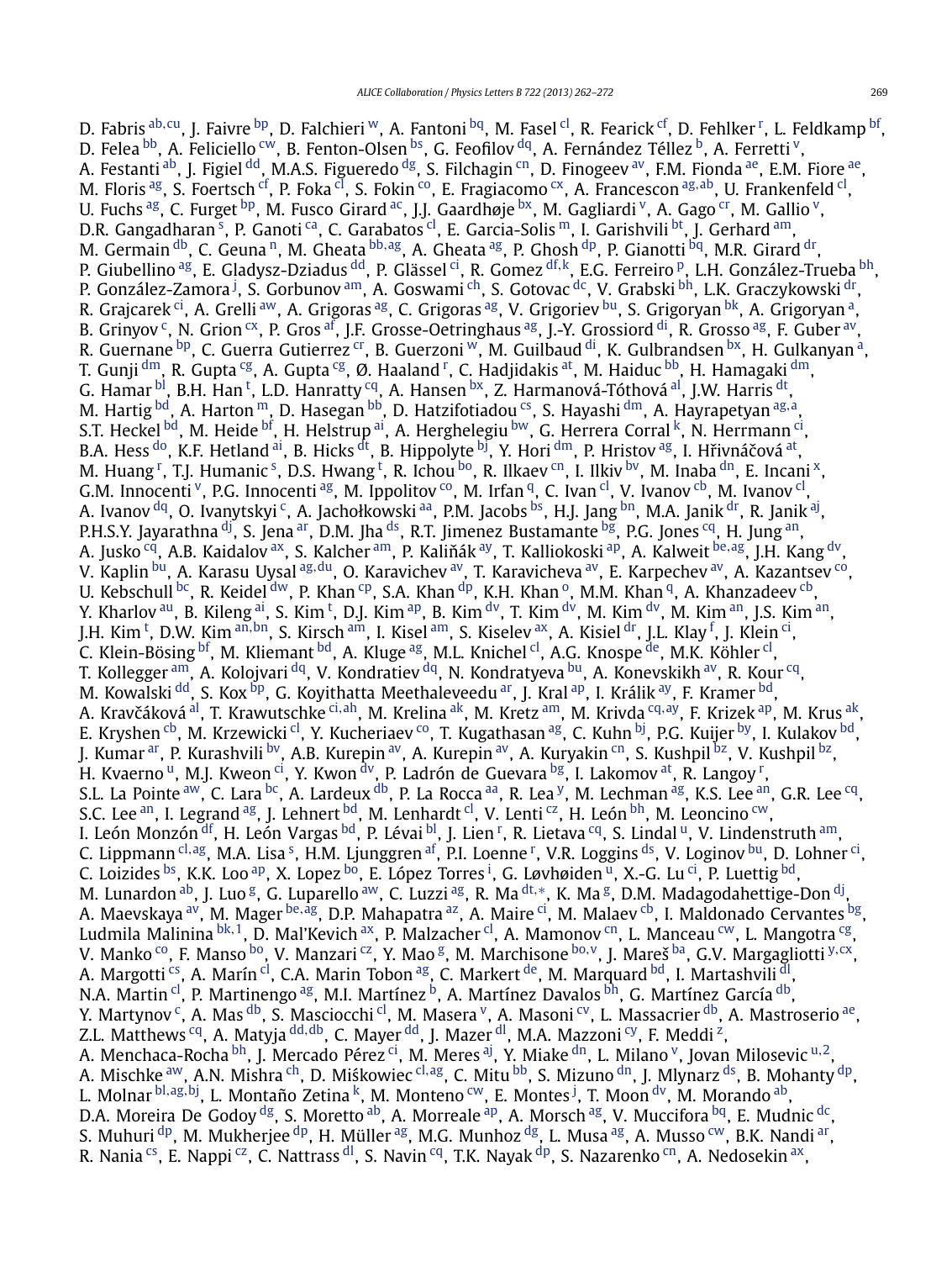M. Nicassio [ae](#page-9-0),[cl](#page-10-0), M. Niculescu [bb](#page-9-0), [ag,](#page-9-0) B.S. Nielsen [bx,](#page-10-0) T. Niida [dn,](#page-10-0) S. Nikolaev <sup>co</sup>, V. Nikolic [cm,](#page-10-0) S. Nikulin <sup>co</sup>, V. Nikulin <sup>cb</sup>, B.S. Nilsen <sup>cc</sup>, M.S. Nilsson <sup>u</sup>, F. Noferini <sup>[cs](#page-10-0),[l](#page-9-0)</sup>, P. Nomokonov <sup>bk</sup>, G. Nooren <sup>[aw](#page-9-0)</sup>, N. Novitzky <sup>ap</sup>, A. Nyanin <sup>co</sup>, A. Nyatha <sup>ar</sup>, C. Nygaard <sup>[bx](#page-10-0)</sup>, J. Nyst[r](#page-9-0)and <sup>r</sup>, A. Ochirov <sup>dq</sup>, H. Oeschler <sup>[be](#page-9-0),ag</sup>, S. Oh <sup>dt</sup>, S.K. Oh <sup>an</sup>, J. Oleniacz [dr,](#page-10-0) A.C. Oliveira Da Silva [dg,](#page-10-0) C. Oppedisano [cw,](#page-10-0) A. Ortiz Velasquez [af](#page-9-0)*,*[bg](#page-9-0), A. Oskarsson [af,](#page-9-0) P. Ostrowski <sup>dr</sup>, J. Otwinowski <sup>cl</sup>, K. Oyama <sup>ci</sup>, K. Ozawa <sup>dm</sup>, Y. Pachmayer <sup>ci</sup>, M. Pachr <sup>ak</sup>, F. Padilla <sup>v</sup>, P. Pagano <sup>ac</sup>, G. Paic<sup>` bg</sup>, F. Painke <sup>am</sup>, C. Pajares <sup>p</sup>, S.K. Pal <sup>dp</sup>, A. Palaha <sup>cq</sup>, A. Palmeri <sup>ct</sup>, V. Papikyan <sup>a</sup> G.S. Pappalardo <sup>ct</sup>, W.J. Park <sup>cl</sup>, A. Passfeld <sup>bf</sup>, D.I. Patalakha <sup>au</sup>, V. Paticchio <sup>cz</sup>, B. Paul <sup>[cp](#page-10-0)</sup>, A. Pavlinov <sup>ds</sup>, T. P[aw](#page-9-0)lak <sup>dr</sup>, T. Peitzma[n](#page-9-0)n <sup>aw</sup>, H. Pereira Da Costa <sup>n</sup>, E. Pereira De Oliveira Filho <sup>dg</sup>, D. Peresunko <sup>co</sup>, C.E. Pérez Lara [by,](#page-10-0) D. Perini [ag,](#page-9-0) D. Perrino [ae,](#page-9-0) W. Peryt [dr,](#page-10-0) A. Pesci [cs,](#page-10-0) V. Peskov [ag](#page-9-0)*,*[bg,](#page-9-0) Y. Pestov [e,](#page-9-0) V. Petráček <sup>ak</sup>, M. Petran <sup>ak</sup>, M. Petris [bw,](#page-9-0) P. Petrov <sup>cq</sup>, M. Petrovici <sup>bw</sup>, C. Petta <sup>aa</sup>, S. Piano <sup>cx</sup>, A. Piccotti <sup>cw</sup>, M. Pikna [aj,](#page-9-0) P. Pillot [db,](#page-10-0) O. Pinazza [ag,](#page-9-0) L. Pinsky [dj,](#page-10-0) N. Pitz [bd,](#page-9-0) D.B. Piyarathna dj, M. Planinic [cm,](#page-10-0) M. Phoskon<sup>bs</sup>, J. Pluta [dr,](#page-10-0) T. Pocheptsov <sup>bk</sup>, S. Pochybova bl, P.L.M. Podesta-Lerma df, M.G. Poghosyan <sup>ag</sup>, M. Phoskon<sup>bs</sup>, J. Pluta dr, T. Pocheptsov [bk,](#page-9-0) S. Pochybova [bl,](#page-9-0) P.L.M. Podesta-Lerma [df,](#page-10-0) M.G. Poghosyan <sup>ag</sup>, K. Polák <sup>ba</sup>, B. Polichtchouk <sup>au</sup>, A. Pop <sup>bw</sup>, S. Porteboeuf-Houssais <sup>bo</sup>, V. Pospíšil <sup>ak</sup>, B. Potukuchi <sup>cg</sup>, S.K. Prasad <sup>ds</sup>, R. Preghenella <sup>[cs](#page-10-0), [l](#page-9-0)</sup>, F. Prino <sup>cw</sup>, C.A. Pruneau <sup>ds</sup>, I. Pshenichnov <sup>av</sup>, G. Puddu <sup>x</sup>, V. Punin <sup>cn</sup>, M. Putiš [al,](#page-9-0) J. Putschke [ds,](#page-10-0) E. Quercigh [ag,](#page-9-0) H. Qvigstad <s[u](#page-9-0)p>u</sup>, A. Rachevski <sup>cx</sup>, A. Rademakers ag, T.S. Räihä [ap,](#page-9-0) J. Rak <sup>ap</sup>, A. Rakotozafindrabe <sup>n</sup>, L. Ramello <sup>ad</sup>, A. Ramírez Reyes <sup>k</sup>, R. Raniwala <sup>ch</sup>, S. Raniwala <sup>ch</sup>, S.S. Räsänen <sup>ap</sup>, B.T. Rascanu <sup>bd</sup>, D. Rathee <sup>cd</sup>, K.F. Read <sup>[dl](#page-10-0)</sup>, J.S. Real <sup>bp</sup>, K. Redlich <sup>[bv](#page-9-0), [bi](#page-9-0)</sup>, R.J. Reed <sup>[dt](#page-10-0)</sup>, A. Rehman <sup>[r](#page-9-0)</sup>, P. Reichelt <sup>bd</sup>, M. Reicher <sup>aw</sup>, R. Renfordt <sup>bd</sup>, A.R. Reolon <sup>bq</sup>, A. Reshetin <sup>[av](#page-9-0)</sup>, F. Rettig <sup>[am](#page-9-0)</sup>, J.-P. Revol<sup>ag</sup>, K. Reygers <sup>ci</sup>, L. Riccati <sup>cw</sup>, R.A. Ricci <sup>br</sup>, T. Richert <sup>af</sup>, M. Richter <sup>u</sup>, P. Riedler <sup>ag</sup>, W. Riegler <sup>ag</sup>, F. Riggi <sup>[aa](#page-9-0),ct</sup>, M. Rod[r](#page-9-0)íguez Cahuantzi <sup>b</sup>, A. Rodriguez Manso <sup>by</sup>, K. Røed <sup>r,u</sup>, D. Rohr <sup>am</sup>, D. Röhrich <sup>r</sup>, R. Romita [cl,](#page-10-0) F. Ronchetti [bq,](#page-9-0) P. Rosnet [bo,](#page-9-0) S. Rossegger [ag,](#page-9-0) A. Rossi [ag](#page-9-0)*,*[ab,](#page-9-0) P. Roy [cp,](#page-10-0) C. Roy [bj,](#page-9-0) A.J. Rubio Montero <sup>[j](#page-9-0)</sup>, R. Rui <sup>y</sup>, R. Russo <sup>v</sup>, E. Ryabinkin <sup>co</sup>, A. Rybicki <sup>dd</sup>, S. Sadovsky <sup>au</sup>, K. Šafařík <sup>ag</sup>, R. Sahoo <[s](#page-9-0)up>as</sup>, P.K. Sahu <sup>az</sup>, J. Saini <sup>dp</sup>, H. Sakaguchi <sup>aq</sup>, S. Sakai <sup>bs</sup>, D. Sakata <sup>dn</sup>, C.A. Salgado <sup>p</sup>, J. Salzwedel <sup>s</sup>, S. Sambyal <sup>cg</sup>, V. Samsonov <sup>cb</sup>, X. Sanchez Castro <sup>bj</sup>, L. Šándor <sup>ay</sup>, A. Sandoval <sup>bh</sup>, M. Sano <sup>dn</sup>, S. Sano <sup>dm</sup>, R. Santoro <sup>[ag](#page-9-0), I</sup>, J. Sarkamo <sup>ap</sup>, E. Scapparone <sup>cs</sup>, F. Scar[l](#page-9-0)assara <sup>ab</sup>, R.P. Scharenberg <sup>cj</sup>, C. Schiaua <sup>bw</sup>, R. Schicker <sup>ci</sup>, C. Schmidt <sup>cl</sup>, H.R. Schmidt <sup>[do](#page-10-0)</sup>, S. Schreiner <sup>ag</sup>, S. Schuchmann <sup>[bd](#page-9-0)</sup>, J. Schukraft <sup>ag</sup>, T. Schuster <sup>[dt](#page-10-0)</sup>, Y. Schutz <sup>[ag](#page-9-0),db</sup>, K. Schwarz <sup>cl</sup>, K. Schweda <sup>cl</sup>, G. Scioli <sup>w</sup>, E. Scomparin <sup>cw</sup>, P.A. Scott <sup>cq</sup>, R. Scott [dl,](#page-10-0) G. Segato [ab,](#page-9-0) I. Selyuzhenkov [cl,](#page-10-0) S. Senyukov [bj,](#page-9-0) J. Seo [ck,](#page-10-0) S. Serci [x,](#page-9-0) E. Serradilla [j](#page-9-0)*,*[bh,](#page-9-0) A. Sevcenco [bb,](#page-9-0) A. Shabetai [db,](#page-10-0) G. Shabratova [bk,](#page-9-0) R. Shahoyan [ag,](#page-9-0) S. Sharma [cg,](#page-10-0) N. Sharma [cd](#page-10-0), [dl,](#page-10-0) S. Rohni cg, K. Sh[i](#page-9-0)gaki <sup>aq</sup>, K. Shtejer <sup>i</sup>, Y. Sibiriak <sup>co</sup>, M. Siciliano <sup>v</sup>, S. Siddhanta <sup>cv</sup>, T. Siemiarczuk <sup>[bv](#page-9-0)</sup>, D. Silvermyr <sup>ca</sup>, C. Silvestre <sup>bp</sup>, G. Simatovic <sup>[bg](#page-9-0),cm</sup>, G. Simonetti <sup>ag</sup>, R. Singaraju [dp,](#page-10-0) R. Singh [cg,](#page-10-0) S. Singha dp, V. Singhal dp, T. Sinha <s[u](#page-9-0)p>cp</sup>, B.C. Sinha <sup>dp</sup>, B. Sita[r](#page-9-0) <sup>aj</sup>, M. Sitta <sup>ad</sup>, T.B. Skaali <sup>u</sup>, K. Skjerdal <sup>r</sup>, R. Smakal <sup>ak</sup>, N. Smirnov <sup>dt</sup>, R.J.M. Snellings <sup>aw</sup>, C. Søgaard <sup>[bx](#page-10-0),af</sup>, R. Sol[t](#page-9-0)z <sup>bt</sup>, H. Son <sup>t</sup>, M. Song <sup>dv</sup>, J. Song <sup>ck</sup>, C. Soos <sup>ag</sup>, F. Soramel <sup>ab</sup>, I. Sputowska [dd](#page-10-0), M. Spyropoulou-Stassinaki <sup>ce</sup>, B.K. Srivastava [cj,](#page-10-0) J. Stachel [ci,](#page-10-0) I. Stan [bb](#page-9-0), G. Stefanek [bv,](#page-9-0) M. Steinprei[s](#page-9-0) <sup>s</sup>, E. Stenlund <sup>[af](#page-9-0)</sup>, G. Steyn <sup>cf</sup>, J.H. Stiller <sup>ci</sup>, D. Stocco <sup>db</sup>, M. Stolpovskiy <sup>[au](#page-9-0)</sup>, P. Strmen <sup>aj</sup>, A.A.P. Suaide <sup>dg</sup>, M.A. Subieta Vásquez <sup>v</sup>, T. Sugitate <sup>aq</sup>, C. Suire <sup>at</sup>, R. Sultanov <sup>ax</sup>, M. Šumbera <sup>bz</sup>, T. Susa <sup>cm</sup>, T.J.M. Symons <sup>bs</sup>, A. Szanto de Toledo <sup>[dg](#page-10-0)</sup>, I. Szarka <sup>aj</sup>, A. Szczepankiewicz <sup>[dd](#page-10-0), ag</sup>, A. Szostak <sup>[r](#page-9-0)</sup>, M. Szymański <sup>dr</sup>, J. Takahashi <sup>dh</sup>, J.D. Tapia Takaki <sup>[at](#page-9-0)</sup>, A. Tarantola Peloni <sup>bd</sup>, A. Tarazona Martinez <sup>[ag](#page-9-0)</sup>, A. Tauro <sup>ag</sup>, G. Tejeda Muñoz <sup>b</sup>, A. Telesca <sup>ag</sup>, C. Terrevoli <sup>ae</sup>, J. Thäder <sup>cl</sup>, D. Thomas <sup>[aw](#page-9-0)</sup>, R. Tieulent <sup>di</sup>, A.R. Timmins <sup>dj</sup>, D. Tlusty <sup>ak</sup>, A. Toia <sup>[am](#page-9-0),[ab](#page-9-0),cu</[s](#page-9-0)up>, H. Torii <sup>dm</sup>, L. Toscano <sup>cw</sup>, V. Trubnikov <sup>c</sup>, D. Truesdale <sup>s</sup>, W.H. Trzaska <sup>[ap](#page-9-0)</sup>, T. Tsuji <sup>dm</sup>, A. Tumkin <sup>cn</sup>, R. Tu[r](#page-9-0)risi <sup>cu</sup>, T.S. Tveter <sup>u</sup>, J. Ulery <sup>bd</sup>, K. Ullaland <sup>r</sup>, J. Ulrich <sup>[bm](#page-9-0),bc</sup>, A. Uras <sup>di</sup>, J. Urbán <sup>al</sup>, G.M. Urciuoli <sup>cy</sup>, G.L. Usai <sup>x</sup>, M. Vajzer <sup>[ak](#page-9-0), bz</sup>, M. Vala <sup>[bk](#page-9-0), ay</sup>, L. Valencia Palomo <sup>at</sup>, S. Vallero <sup>ci</sup>, P. Vande Vyvre <sup>[ag](#page-9-0)</sup>, M. van Leeuwen <sup>aw</sup>, L. Vannucci <sup>br</sup>, A. Vargas <sup>b</sup>, R. Varma <sup>ar</sup>, M. Vasileiou <sup>ce</sup>, A. Vasilie[v](#page-9-0) <sup>co</sup>, V. Vec[h](#page-9-0)ernin <sup>dq</sup>, M. Veldhoen <sup>aw</sup>, M. Venaruzzo <sup>y</sup>, E. Vercellin <sup>v</sup>, S. Vergara <sup>b</sup>, R. Vernet <sup>h</sup>, M. Verweij [aw,](#page-9-0) L. Vickovic [dc,](#page-10-0) G. Viesti [ab,](#page-9-0) Z. Vilakazi [cf,](#page-10-0) O. Villalobos Baillie [cq,](#page-10-0) A. Vinogradov [co,](#page-10-0) M. Verweij aw, L. Vickovic dc, G. Viesti ab, Z. Vilakazi cf, O. Villalobos Baillie cq, A. Vinogradov co, L. Vinogradov<sup>[dq](#page-10-0)</sup>, Y. Vinogradov<sup>cn</sup>, T. Virgili [ac,](#page-9-0) Y.P. Viyogi [dp,](#page-10-0) A. Vodopyanov <sup>bk</sup>, K. Voloshin [ax,](#page-9-0) S. Voloshin <sup>ds</sup>, G. Volpe <sup>ag</sup>, B. von Haller <sup>ag</sup>, D. Vranic <sup>cl</sup>, J. Vrláková <sup>al</sup>, B. Vulpescu <sup>bo</sup>, A. Vyushin <sup>cn</sup>, B. Wagne[r](#page-9-0) <sup>r</sup>, V. Wa[g](#page-9-0)ner <sup>ak</sup>, R. Wan <sup>g</sup>, M. Wang <sup>g</sup>, Y. Wang <sup>g</sup>, D. Wang <sup>g</sup>, Y. Wang <sup>ci</sup>, K. Watanabe <sup>dn</sup>, M. Weber [dj,](#page-10-0) J.P. Wessels [ag](#page-9-0)*,*[bf,](#page-9-0) U. Westerhoff [bf,](#page-9-0) J. Wiechula [do,](#page-10-0) J. Wikne [u,](#page-9-0) M. Wilde [bf,](#page-9-0) A. Wilk [bf,](#page-9-0) G. Wilk <sup>bv</sup>, M.C.S. Williams <sup>cs</sup>, B. Windelband <sup>ci</sup>, L. Xaplanteris Karampatsos <sup>de</sup>, C.G. Yaldo <sup>[ds](#page-10-0)</sup>, Y. Yamaguchi <sup>dm</sup>, S. Yang <sup>[r](#page-9-0)</sup>, H. Ya[n](#page-9-0)g <sup>n,[aw](#page-9-0)</sup>, S. Yasnopolskiy <sup>co</sup>, J. Yi <sup>ck</sup>, Z. Yin <sup>g</sup>, I.-K. Yoo <sup>ck</sup>, J. Yoon <sup>dv</sup>, W. Yu <sup>bd</sup>, X. Yuan <sup>g</sup>, I. Yushmanov<sup>co</sup>, V. Zaccolo <sup>bx</sup>, C. Zach [ak,](#page-9-0) C. Zampolli [cs,](#page-10-0) S. Zaporozhets <sup>bk</sup>, A. Zarochentsev <sup>[dq](#page-10-0)</sup>,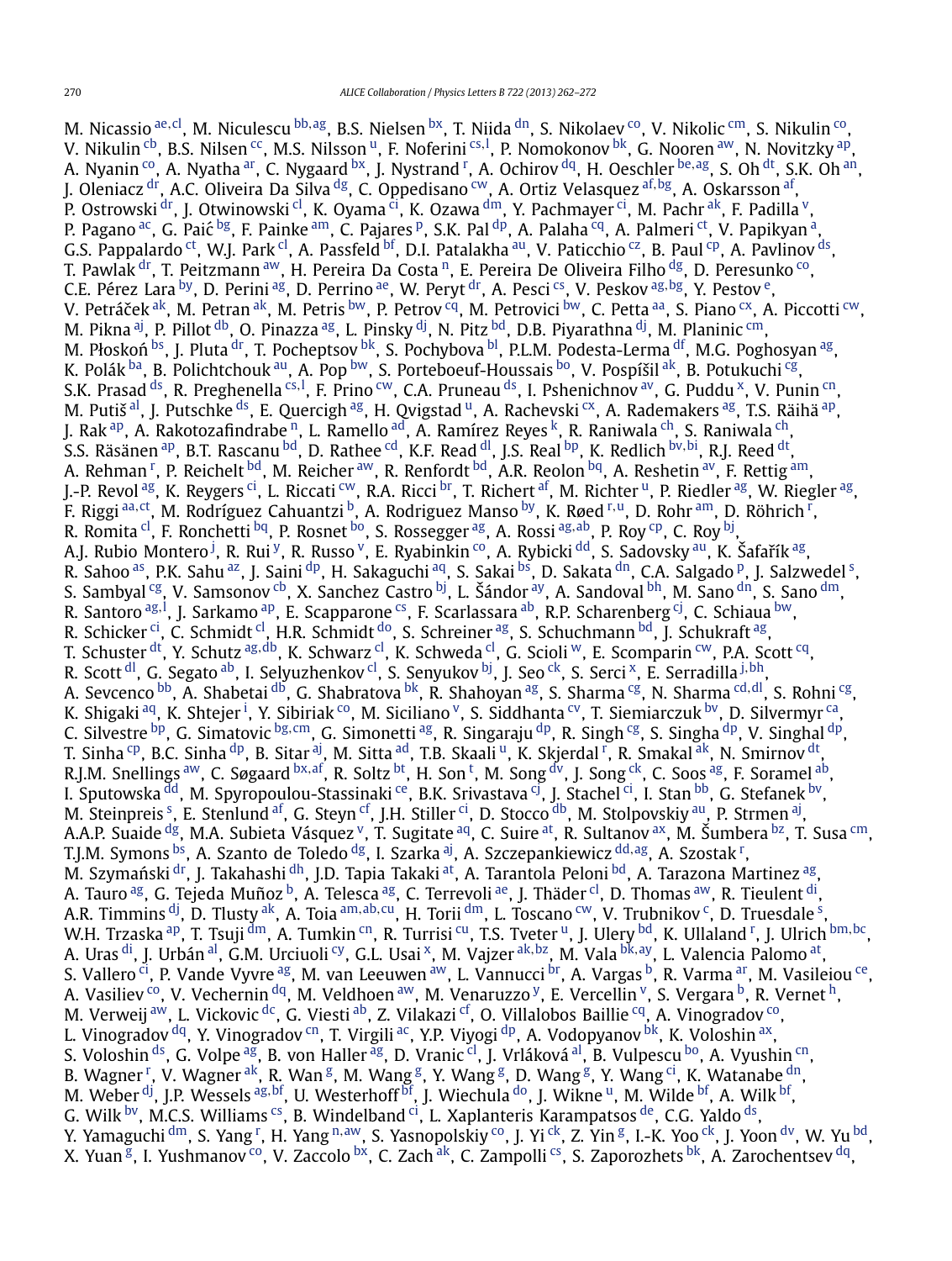## <span id="page-9-0"></span>P. Závada <sup>ba</sup>, N. Zaviyalov <sup>cn</sup>, H. Zbroszczyk <sup>dr</sup>, P. Zelnicek <sup>bc</sup>, I.S. Zgura <sup>bb</sup>, M. Zhalov <sup>cb</sup>, X. Zhang <sup>bo,g</sup>, H. Zhang <sup>g</sup>, D. Zhou <sup>g</sup>, Y. Zhou <sup>aw</sup>, F. Zhou <sup>g</sup>, J. Zhu <sup>g</sup>, J. Zhu <sup>g</sup>, X. Zhu <sup>g</sup>, H. Zhu <sup>g</sup>, A. Zichichi <sup>w, l</sup>, A. Zimmermann <sup>ci</sup>, G. Zinovjev <sup>c</sup>, Y. Zoccarato <sup>di</sup>, M. Zynovyev <sup>c</sup>, M. Zyzak <sup>bd</sup>

<sup>a</sup> *A.I. Alikhanyan National Science Laboratory (Yerevan Physics Institute) Foundation, Yerevan, Armenia*

<sup>b</sup> *Benemérita Universidad Autónoma de Puebla, Puebla, Mexico*

<sup>c</sup> *Bogolyubov Institute for Theoretical Physics, Kiev, Ukraine*

<sup>d</sup> *Bose Institute, Department of Physics and Centre for Astroparticle Physics and Space Science (CAPSS), Kolkata, India*

- <sup>f</sup> *California Polytechnic State University, San Luis Obispo, CA, United States*
- <sup>g</sup> *Central China Normal University, Wuhan, China*
- <sup>h</sup> *Centre de Calcul de l'IN2P3, Villeurbanne, France*
- <sup>i</sup> *Centro de Aplicaciones Tecnológicas y Desarrollo Nuclear (CEADEN), Havana, Cuba*
- <sup>j</sup> *Centro de Investigaciones Energéticas Medioambientales y Tecnológicas (CIEMAT), Madrid, Spain*
- <sup>k</sup> *Centro de Investigación y de Estudios Avanzados (CINVESTAV), Mexico City and Mérida, Mexico*
- <sup>l</sup> *Centro Fermi Centro Studi e Ricerche e Museo Storico della Fisica "Enrico Fermi", Rome, Italy*
- <sup>m</sup> *Chicago State University, Chicago, United States*
- <sup>n</sup> *Commissariat à l'Energie Atomique, IRFU, Saclay, France*
- <sup>o</sup> *COMSATS Institute of Information Technology (CIIT), Islamabad, Pakistan*
- <sup>p</sup> *Departamento de Física de Partículas and IGFAE, Universidad de Santiago de Compostela, Santiago de Compostela, Spain*
- <sup>q</sup> *Department of Physics, Aligarh Muslim University, Aligarh, India*
- <sup>r</sup> *Department of Physics and Technology, University of Bergen, Bergen, Norway*
- <sup>s</sup> *Department of Physics, Ohio State University, Columbus, OH, United States*
- <sup>t</sup> *Department of Physics, Sejong University, Seoul, South Korea*
- <sup>u</sup> *Department of Physics, University of Oslo, Oslo, Norway*
- <sup>v</sup> *Dipartimento di Fisica dell'Università and Sezione INFN, Turin, Italy*
- <sup>w</sup> *Dipartimento di Fisica dell'Università and Sezione INFN, Bologna, Italy*
- <sup>x</sup> *Dipartimento di Fisica dell'Università and Sezione INFN, Cagliari, Italy*
- <sup>y</sup> *Dipartimento di Fisica dell'Università and Sezione INFN, Trieste, Italy*
- <sup>z</sup> *Dipartimento di Fisica dell'Università 'La Sapienza' and Sezione INFN, Rome, Italy*
- aa *Dipartimento di Fisica e Astronomia dell'Università and Sezione INFN, Catania, Italy*
- ab *Dipartimento di Fisica e Astronomia dell'Università and Sezione INFN, Padova, Italy*
- ac *Dipartimento di Fisica 'E.R. Caianiello' dell'Università and Gruppo Collegato INFN, Salerno, Italy*
- ad *Dipartimento di Scienze e Innovazione Tecnologica dell'Università del Piemonte Orientale and Gruppo Collegato INFN, Alessandria, Italy*
- ae *Dipartimento Interateneo di Fisica 'M. Merlin' and Sezione INFN, Bari, Italy*
- af *Division of Experimental High Energy Physics, University of Lund, Lund, Sweden*
- ag *European Organization for Nuclear Research (CERN), Geneva, Switzerland*
- ah *Fachhochschule Köln, Köln, Germany*
- ai *Faculty of Engineering, Bergen University College, Bergen, Norway*
- aj *Faculty of Mathematics, Physics and Informatics, Comenius University, Bratislava, Slovakia*
- ak *Faculty of Nuclear Sciences and Physical Engineering, Czech Technical University in Prague, Prague, Czech Republic*
- al *Faculty of Science, P.J. Šafárik University, Košice, Slovakia*
- am *Frankfurt Institute for Advanced Studies, Johann Wolfgang Goethe-Universität Frankfurt, Frankfurt, Germany*
- an *Gangneung-Wonju National University, Gangneung, South Korea*
- ao *Gauhati University, Department of Physics, Guwahati, India*
- ap *Helsinki Institute of Physics (HIP) and University of Jyväskylä, Jyväskylä, Finland*
- aq *Hiroshima University, Hiroshima, Japan*
- ar *Indian Institute of Technology Bombay (IIT), Mumbai, India*
- as *Indian Institute of Technology Indore (IIT), Indore, India*
- at *Institut de Physique Nucléaire d'Orsay (IPNO), Université Paris-Sud, CNRS-IN2P3, Orsay, France*
- au *Institute for High Energy Physics, Protvino, Russia*
- av *Institute for Nuclear Research, Academy of Sciences, Moscow, Russia*
- aw *Nikhef, National Institute for Subatomic Physics and Institute for Subatomic Physics of Utrecht University, Utrecht, Netherlands*
- ax *Institute for Theoretical and Experimental Physics, Moscow, Russia*
- ay *Institute of Experimental Physics, Slovak Academy of Sciences, Košice, Slovakia*
- az *Institute of Physics, Bhubaneswar, India*
- ba *Institute of Physics, Academy of Sciences of the Czech Republic, Prague, Czech Republic*
- bb *Institute of Space Sciences (ISS), Bucharest, Romania*
- bc *Institut für Informatik, Johann Wolfgang Goethe-Universität Frankfurt, Frankfurt, Germany*
- bd *Institut für Kernphysik, Johann Wolfgang Goethe-Universität Frankfurt, Frankfurt, Germany*
- be *Institut für Kernphysik, Technische Universität Darmstadt, Darmstadt, Germany*
- bf *Institut für Kernphysik, Westfälische Wilhelms-Universität Münster, Münster, Germany*
- bg *Instituto de Ciencias Nucleares, Universidad Nacional Autónoma de México, Mexico City, Mexico*
- bh *Instituto de Física, Universidad Nacional Autónoma de México, Mexico City, Mexico*
- bi *Institut of Theoretical Physics, University of Wroclaw, Wroclaw, Poland*
- bj *Institut Pluridisciplinaire Hubert Curien (IPHC), Université de Strasbourg, CNRS-IN2P3, Strasbourg, France*
- bk *Joint Institute for Nuclear Research (JINR), Dubna, Russia*
- bl *KFKI Research Institute for Particle and Nuclear Physics, Hungarian Academy of Sciences, Budapest, Hungary*
- bm *Kirchhoff-Institut für Physik, Ruprecht-Karls-Universität Heidelberg, Heidelberg, Germany*
- bn *Korea Institute of Science and Technology Information, Daejeon, South Korea*
- bo *Laboratoire de Physique Corpusculaire (LPC), Clermont Université, Université Blaise Pascal, CNRS-IN2P3, Clermont-Ferrand, France*
- bp *Laboratoire de Physique Subatomique et de Cosmologie (LPSC), Université Joseph Fourier, CNRS-IN2P3, Institut Polytechnique de Grenoble, Grenoble, France*
- bq *Laboratori Nazionali di Frascati, INFN, Frascati, Italy*
- br *Laboratori Nazionali di Legnaro, INFN, Legnaro, Italy*
- bs *Lawrence Berkeley National Laboratory, Berkeley, CA, United States*
- bt *Lawrence Livermore National Laboratory, Livermore, CA, United States*
- bu *Moscow Engineering Physics Institute, Moscow, Russia*
- bv *National Centre for Nuclear Studies, Warsaw, Poland*

<sup>e</sup> *Budker Institute for Nuclear Physics, Novosibirsk, Russia*